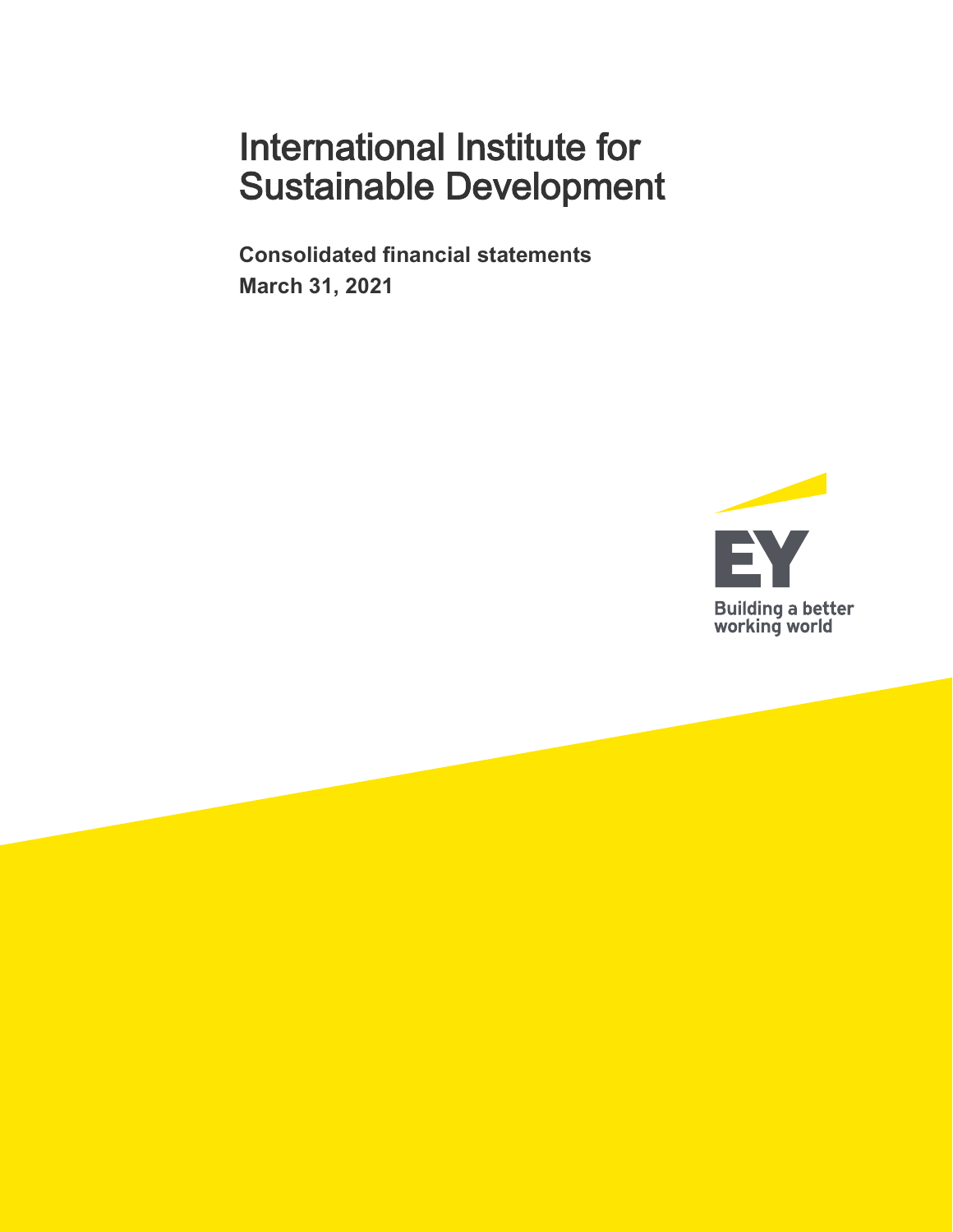# **Independent auditor's report**

#### To the Members of **International Institute for Sustainable Development**

#### **Opinion**

We have audited the consolidated financial statements of **International Institute for Sustainable Development** ["IISD"], which comprise the consolidated statement of financial position as at March 31, 2021, and the consolidated statement of operations and changes in unrestricted net operating assets, consolidated statement of changes in net assets and consolidated statement of cash flows for the year then ended, and notes to the consolidated financial statements, including a summary of significant accounting policies.

In our opinion, the accompanying consolidated financial statements present fairly, in all material respects, the consolidated financial position of IISD as at March 31, 2021, and its consolidated results of operations and its consolidated cash flows for the year then ended in accordance with Canadian accounting standards for not-forprofit organizations.

#### **Basis for opinion**

We conducted our audit in accordance with Canadian generally accepted auditing standards. Our responsibilities under those standards are further described in the *Auditor's responsibilities for the audit of the consolidated financial statements* section of our report. We are independent of IISD in accordance with the ethical requirements that are relevant to our audit of the consolidated financial statements in Canada, and we have fulfilled our other ethical responsibilities in accordance with these requirements. We believe that the audit evidence we have obtained is sufficient and appropriate to provide a basis for our opinion.

#### **Responsibilities of management and those charged with governance for the consolidated financial statements**

Management is responsible for the preparation and fair presentation of the consolidated financial statements in accordance with Canadian accounting standards for not-for-profit organizations, and for such internal control as management determines is necessary to enable the preparation of consolidated financial statements that are free from material misstatement, whether due to fraud or error.

In preparing the consolidated financial statements, management is responsible for assessing IISD's ability to continue as a going concern, disclosing, as applicable, matters related to going concern and using the going concern basis of accounting unless management either intends to liquidate IISD or to cease operations, or has no realistic alternative but to do so.

Those charged with governance are responsible for overseeing IISD's financial reporting process.

#### **Auditor's responsibilities for the audit of the consolidated financial statements**

Our objectives are to obtain reasonable assurance about whether the consolidated financial statements as a whole are free from material misstatement, whether due to fraud or error, and to issue an auditor's report that includes our opinion. Reasonable assurance is a high level of assurance, but is not a guarantee that an audit conducted in accordance with Canadian generally accepted auditing standards will always detect a material misstatement when it exists. Misstatements can arise from fraud or error and are considered material if, individually or in the aggregate, they could reasonably be expected to influence the economic decisions of users taken on the basis of these consolidated financial statements.

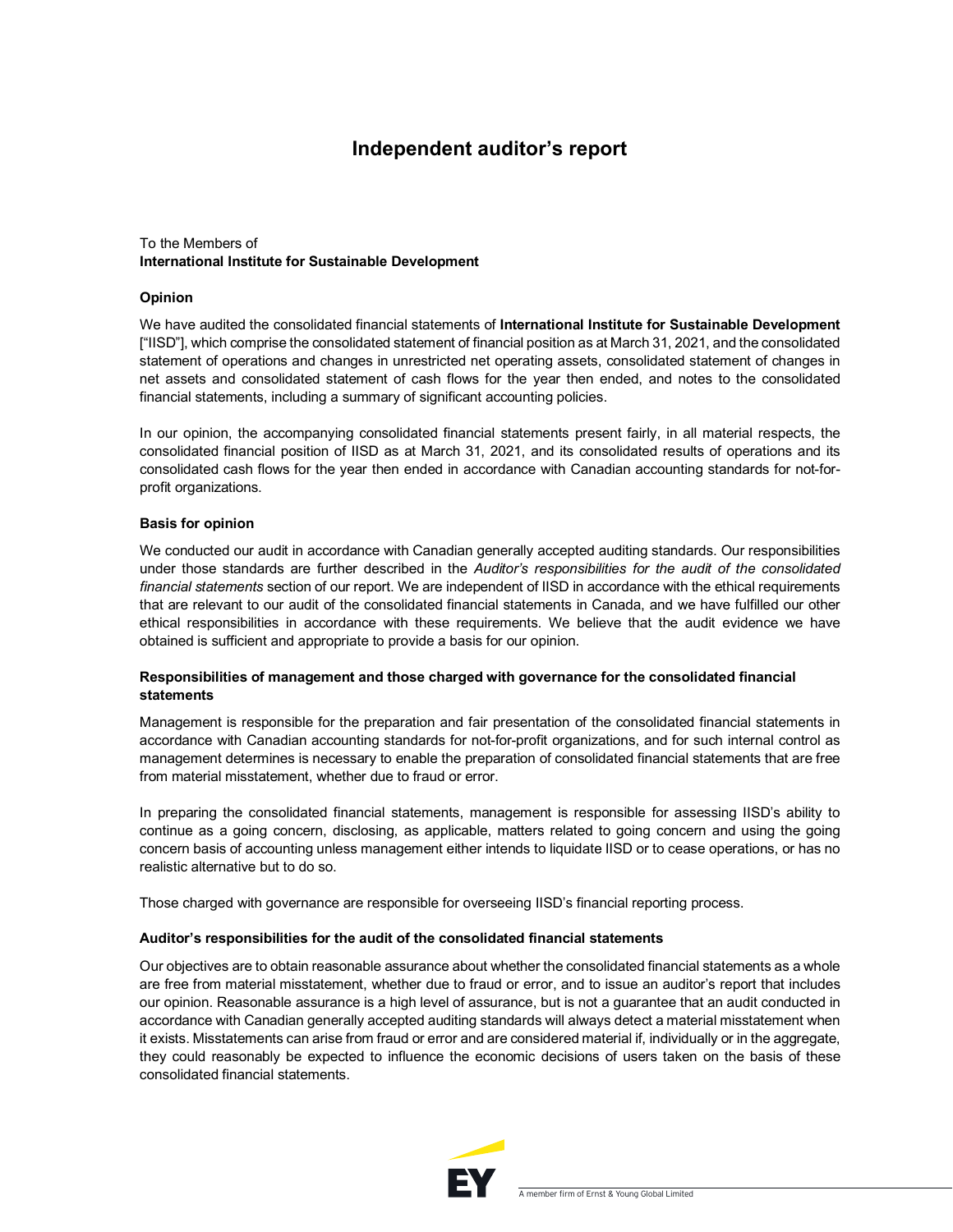As part of an audit in accordance with Canadian generally accepted auditing standards, we exercise professional judgment and maintain professional skepticism throughout the audit. We also:

- Identify and assess the risks of material misstatement of the consolidated financial statements, whether due to fraud or error, design and perform audit procedures responsive to those risks, and obtain audit evidence that is sufficient and appropriate to provide a basis for our opinion. The risk of not detecting a material misstatement resulting from fraud is higher than for one resulting from error, as fraud may involve collusion, forgery, intentional omissions, misrepresentations, or the override of internal control.
- Obtain an understanding of internal control relevant to the audit in order to design audit procedures that are appropriate in the circumstances, but not for the purpose of expressing an opinion on the effectiveness of IISD's internal control.
- Evaluate the appropriateness of accounting policies used and the reasonableness of accounting estimates and related disclosures made by management.
- Conclude on the appropriateness of management's use of the going concern basis of accounting and, based on the audit evidence obtained, whether a material uncertainty exists related to events or conditions that may cast significant doubt on IISD's ability to continue as a going concern. If we conclude that a material uncertainty exists, we are required to draw attention in our auditor's report to the related disclosures in the consolidated financial statements or, if such disclosures are inadequate, to modify our opinion. Our conclusions are based on the audit evidence obtained up to the date of our auditor's report. However, future events or conditions may cause IISD to cease to continue as a going concern.
- Evaluate the overall presentation, structure and content of the consolidated financial statements, including the disclosures, and whether the consolidated financial statements represent the underlying transactions and events in a manner that achieves fair presentation.

We communicate with those charged with governance regarding, among other matters, the planned scope and timing of the audit and significant audit findings, including any significant deficiencies in internal control that we identify during our audit.

Winnipeg, Canada June 29, 2021

Ernet + Young LLP

Chartered Professional Accountants

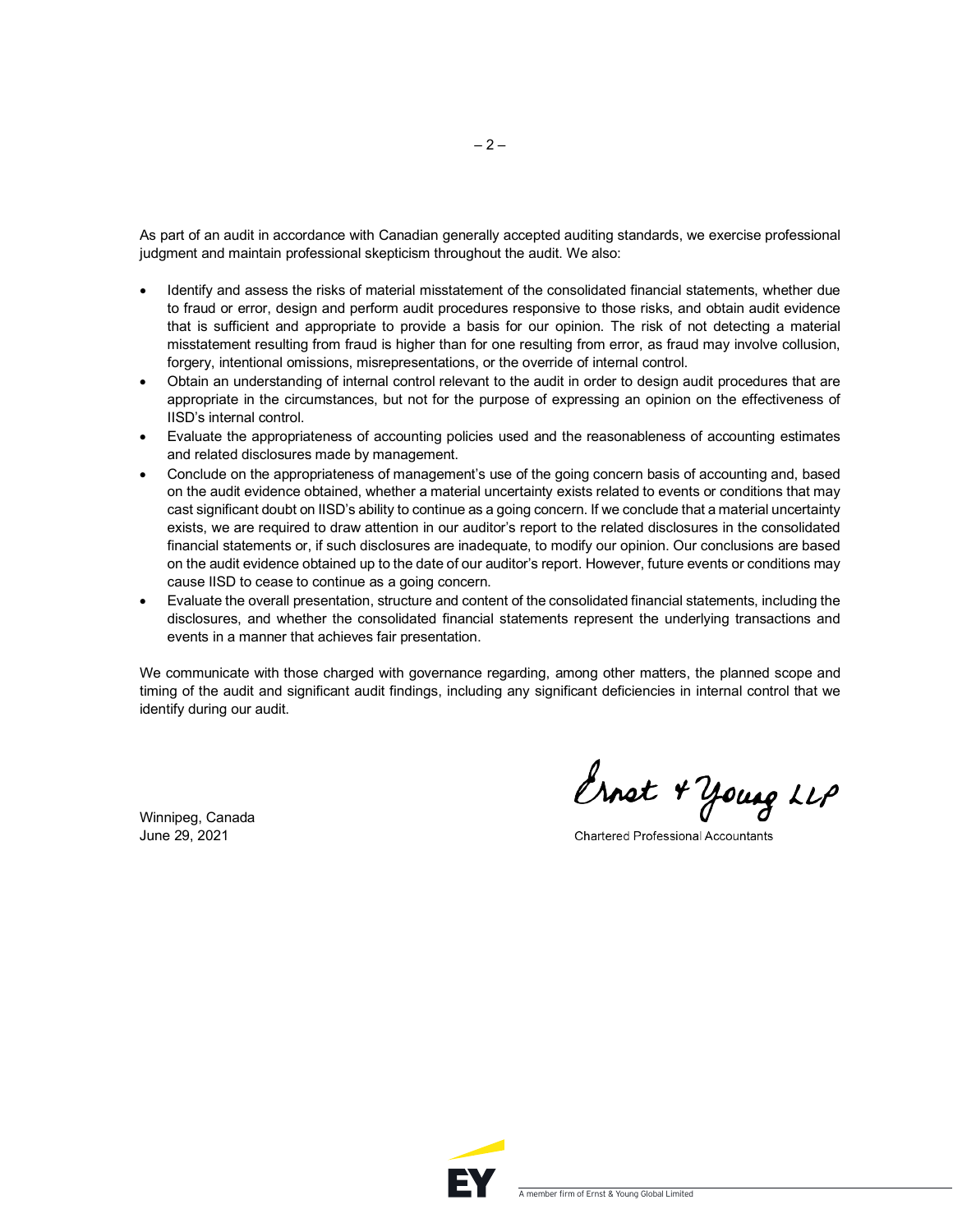## **Table of contents**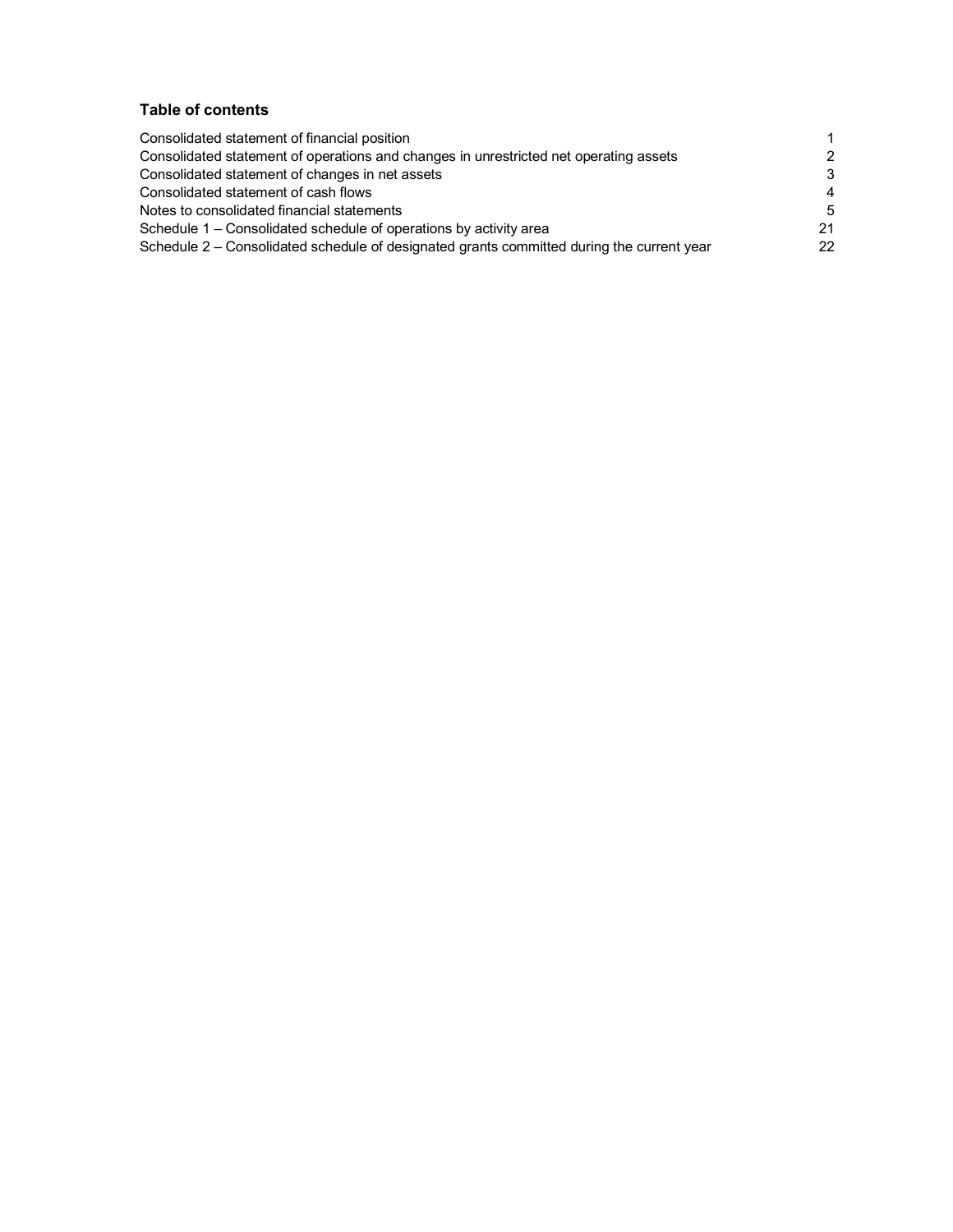# **Consolidated statement of financial position**

As at March 31

|                                                          | 2021       | 2020       |
|----------------------------------------------------------|------------|------------|
|                                                          | \$         | \$         |
| <b>Assets</b>                                            |            |            |
| <b>Current</b>                                           |            |            |
| Cash                                                     | 14,386,777 | 11,684,603 |
| Restricted cash [note 3]                                 | 6,867,891  | 5,143,274  |
| Accounts receivable [notes 4 and 6]                      | 22,386,766 | 23,975,812 |
| Prepaid expenses                                         | 406,959    | 336,048    |
| <b>Total current assets</b>                              | 44,048,393 | 41,139,737 |
| Accounts receivable [note 4]                             | 10,349,882 | 14,727,651 |
| Investments [note 7]                                     | 11,992,202 | 7,574,642  |
| Capital assets, net [note 8]                             | 1,285,660  | 1,059,289  |
| Intangible assets                                        | 28,584     | 28,584     |
|                                                          | 67,704,721 | 64,529,903 |
| <b>Liabilities and net assets</b><br>Current             |            |            |
| Accounts payable and accrued liabilities [notes 3 and 6] | 10,283,492 | 7,856,741  |
| Deferred contributions [notes 3 and 9]                   | 30,235,276 | 28,124,182 |
| <b>Total current liabilities</b>                         | 40,518,768 | 35,980,923 |
| Deferred contributions [note 9]                          | 13,906,071 | 15,998,030 |
| Deferred capital contributions [note 10]                 | 1,039,189  | 801,984    |
| <b>Total liabilities</b>                                 | 55,464,028 | 52,780,937 |
| Commitments [note 12]                                    |            |            |
| <b>Net assets</b>                                        |            |            |
| Net assets invested in capital assets [note 13]          | 402,858    | 243,039    |
| Reserve for program development [note 16]                | 2,336,362  | 2,476,442  |
| IISD ELA Sustainable Future Fund [note 5]                | 800,000    | 800,000    |
| Remediation fund [note 3]                                | 528,412    | 524,376    |
| Unrestricted net operating assets                        | 8,173,061  | 7,705,109  |
| <b>Total net assets</b>                                  | 12,240,693 | 11,748,966 |
|                                                          | 67,704,721 | 64,529,903 |

*See accompanying notes*

On behalf of the Board:

Birector Editsotheth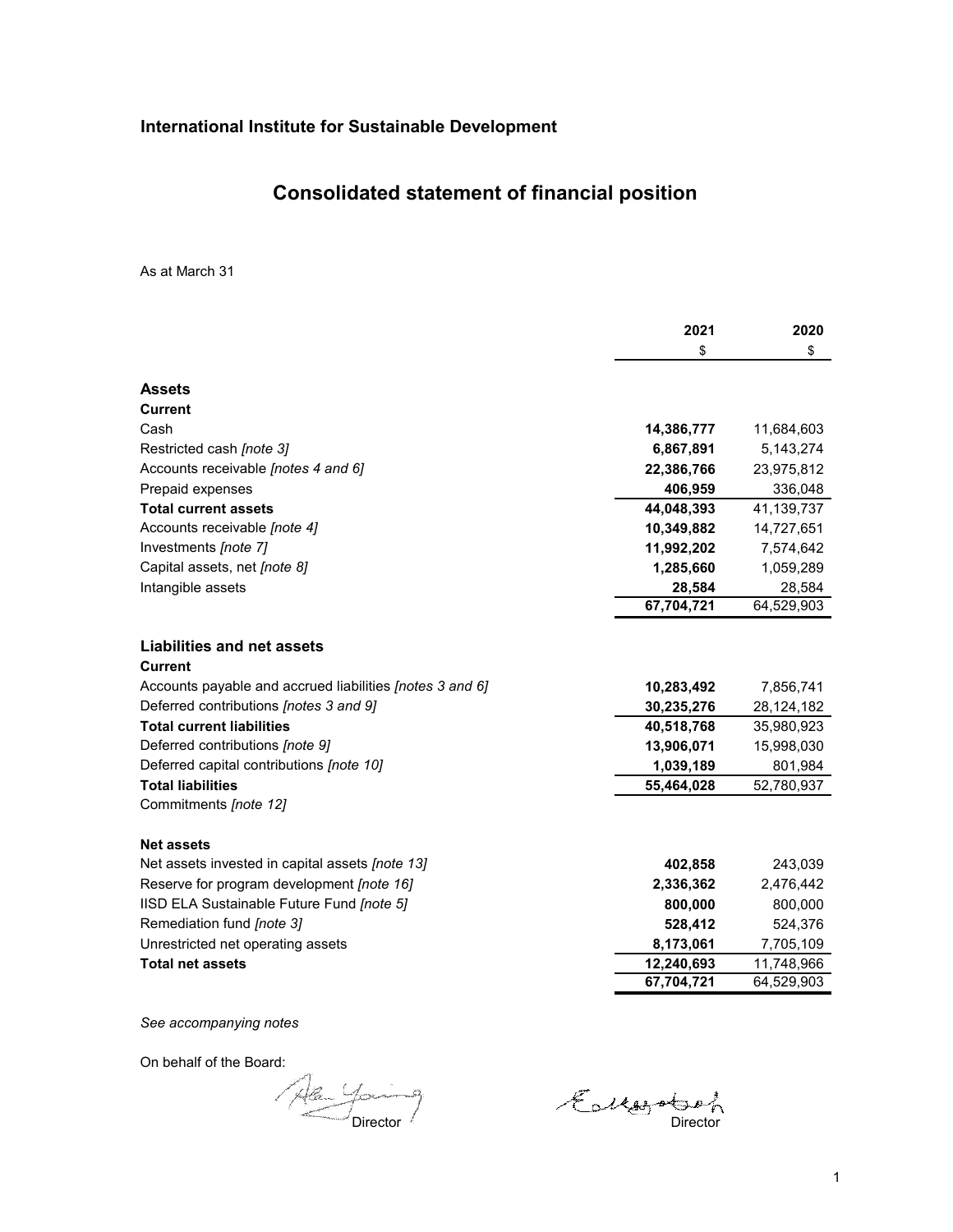# **Consolidated statement of operations and changes in unrestricted net operating assets**

Year ended March 31

|                                                                | 2021       | 2020       |
|----------------------------------------------------------------|------------|------------|
|                                                                | \$         | \$         |
|                                                                |            |            |
| Revenue [note 5]                                               |            |            |
| Designated grants                                              | 28,515,410 | 30,337,184 |
| Operating grants                                               | 760,000    | 760,000    |
| Other [notes 5 and 6]                                          | (704, 986) | 2,019,029  |
| <b>IISD ELA Sustainable Future Fund</b>                        |            | 2,176      |
| Investment income (loss)                                       | 1,014,540  | (78, 059)  |
|                                                                | 29,584,964 | 33,040,330 |
| <b>Expenses</b> [schedule 1]                                   |            |            |
| Programs                                                       |            |            |
| Economic Law & Policy                                          | 10,431,595 | 9,411,440  |
| Resilience                                                     | 3,898,753  | 5,244,210  |
| Water                                                          | 4,417,175  | 4,835,091  |
| <b>Tracking Progress</b>                                       | 2,500,909  | 4,483,875  |
| Energy                                                         | 4,130,447  | 3,263,763  |
| Climate Change                                                 | 4,171      | 295,435    |
| China                                                          | 17,462     | 49,769     |
| Program Development [note 16]                                  | 90,656     | 261,189    |
| Innovation Fund [note 16]                                      | 52,249     | 33,255     |
|                                                                | 25,543,417 | 27,878,027 |
| Corporate and Shared Services [notes 11 and 16]                | 3,549,820  | 3,270,606  |
|                                                                | 29,093,237 | 31,148,633 |
| Excess of revenue over expenses for the year                   | 491,727    | 1,891,697  |
| Appropriation to (from) unrestricted net operating assets      |            |            |
| Change in net assets invested in remediation fund [note 3]     | (4,036)    | (11,320)   |
| Change in net assets invested in program development [note 16] | 140,080    | 304,444    |
| Change in net assets invested in capital assets [note 13]      | (159, 819) | (12,609)   |
| Increase in unrestricted net operating assets                  | 467,952    | 2,172,212  |
| Unrestricted net operating assets, beginning of year           | 7,705,109  | 5,532,897  |
| Unrestricted net operating assets, end of year                 | 8,173,061  | 7,705,109  |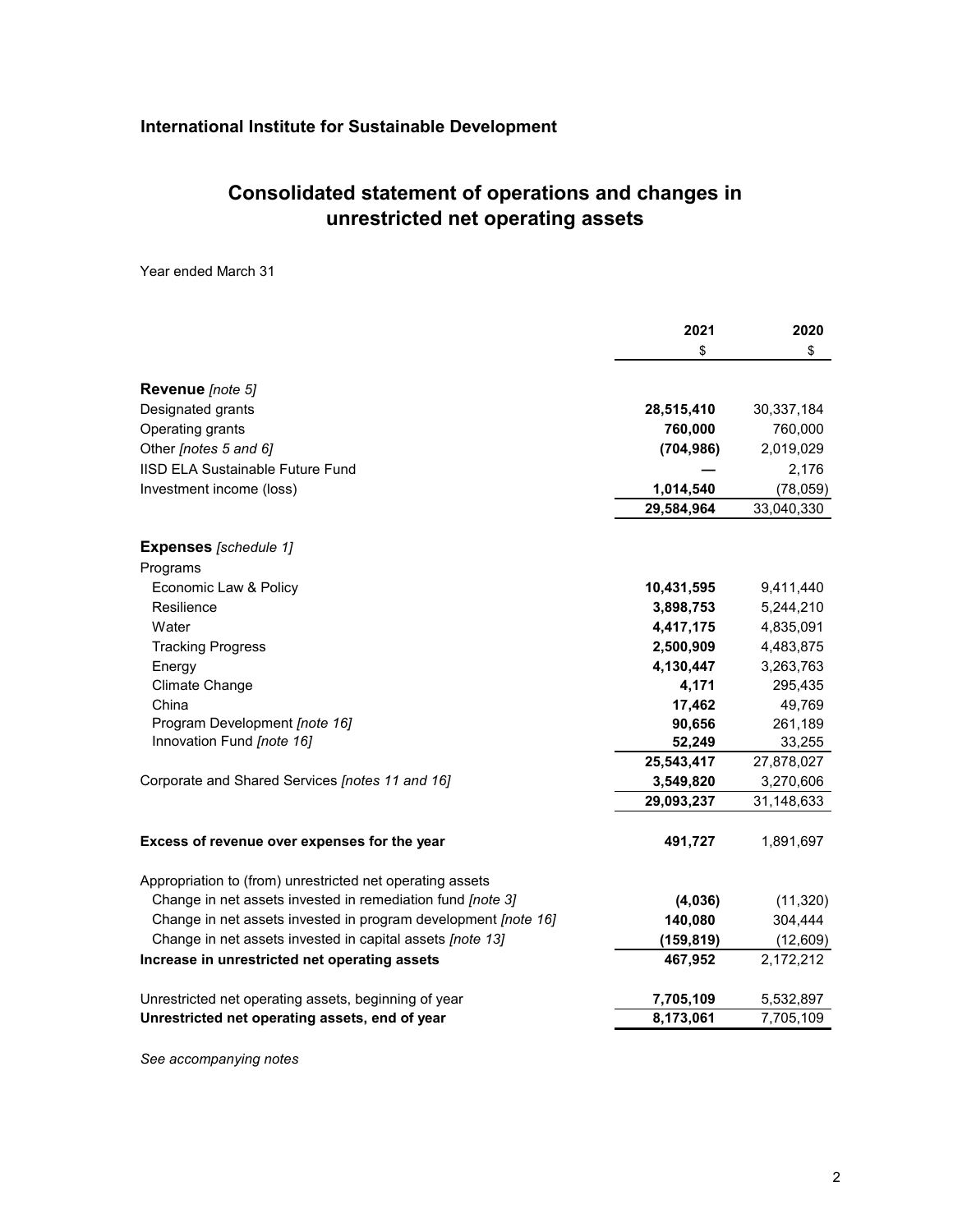# **Consolidated statement of changes in net assets**

## Year ended March 31

|                                                     | <b>Net assets</b><br>invested in<br>capital assets<br>Inote 131 | Reserve for<br>program<br>development<br>Inotes 2 and 161 | <b>IISD ELA</b><br><b>Sustainable</b><br><b>Future Fund</b><br>[note 5]<br>ъ | <b>Remediation</b><br>fund<br>[note $3$ ] | Unrestricted<br>net operating<br>assets | <b>Total</b><br>2021 | <b>Total</b><br>2020 |
|-----------------------------------------------------|-----------------------------------------------------------------|-----------------------------------------------------------|------------------------------------------------------------------------------|-------------------------------------------|-----------------------------------------|----------------------|----------------------|
| Balance, beginning of year                          | 243,039                                                         | 2,476,442                                                 | 800,000                                                                      | 524,376                                   | 7,705,109                               | 11,748,966           | 9,857,269            |
| Excess (deficiency) of revenue over expenses        |                                                                 |                                                           |                                                                              |                                           |                                         |                      |                      |
| for the year                                        | (118, 452)                                                      |                                                           | 286,229                                                                      |                                           | 323,950                                 | 491,727              | 1,891,697            |
|                                                     |                                                                 |                                                           |                                                                              |                                           |                                         |                      |                      |
| Transfer of investment income earned on investments |                                                                 |                                                           |                                                                              |                                           |                                         |                      |                      |
| to deferred contributions [note 5]                  |                                                                 |                                                           | (286, 229)                                                                   |                                           | 286,229                                 |                      |                      |
| Transfer from reserve [note 16]                     |                                                                 | (140,080)                                                 |                                                                              |                                           | 140,080                                 |                      |                      |
| Transfer to remediation fund [note 3]               |                                                                 |                                                           |                                                                              | 4,036                                     | (4,036)                                 |                      |                      |
| Net investment in capital assets                    | 278,271                                                         |                                                           |                                                                              |                                           | (278, 271)                              |                      |                      |
| Balance, end of year                                | 402,858                                                         | 2,336,362                                                 | 800,000                                                                      | 528,412                                   | 8,173,061                               | 12,240,693           | 11.748.966           |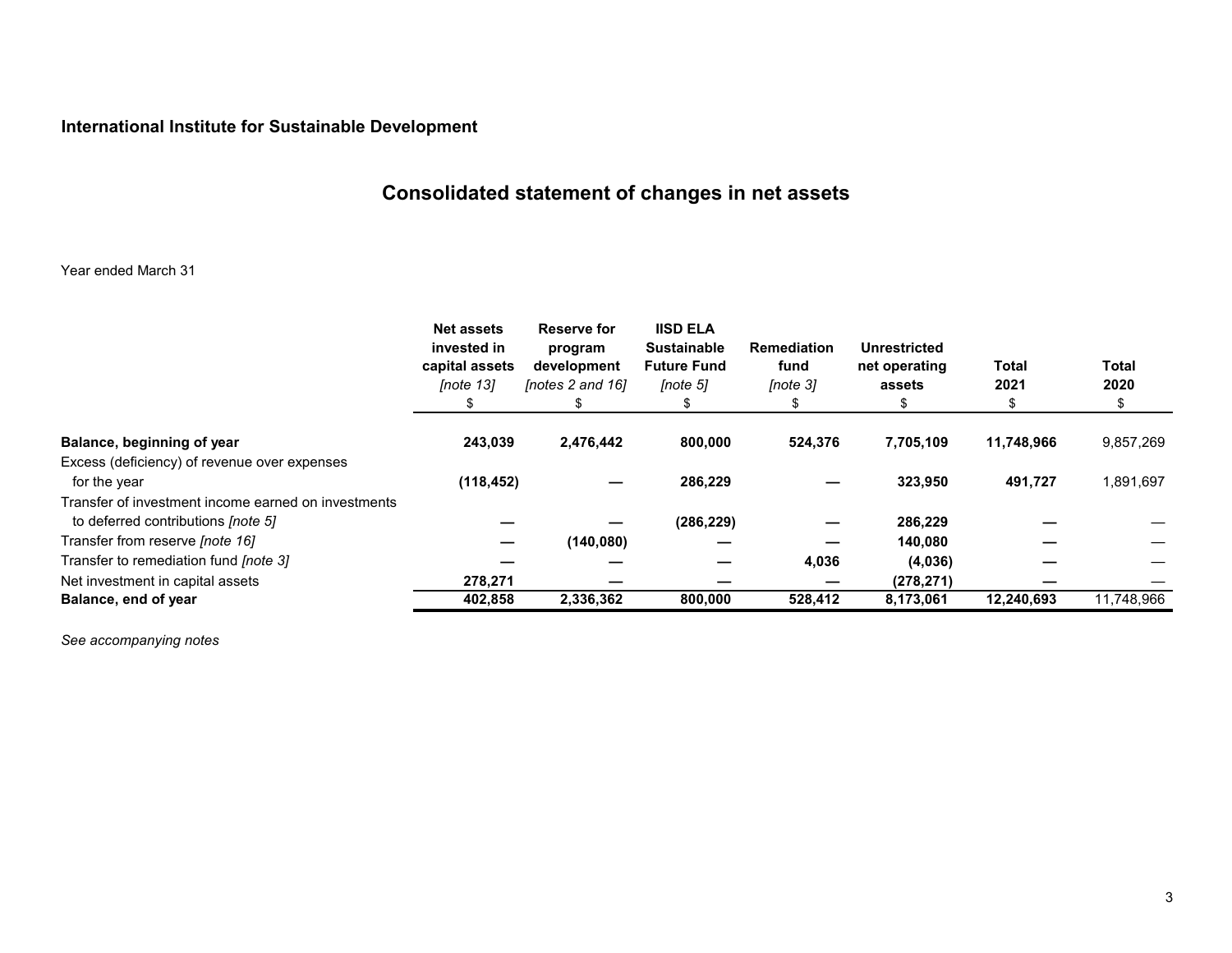# **Consolidated statement of cash flows**

Year ended March 31

|                                                                          | 2021          | 2020        |
|--------------------------------------------------------------------------|---------------|-------------|
|                                                                          | \$            | \$          |
| <b>Operating activities</b>                                              |               |             |
| Excess of revenue over expenses for the year                             | 491,727       | 1,891,697   |
| Add (deduct) items not affecting cash                                    |               |             |
| Amortization of capital assets [note 13]                                 | 118,452       | 107,451     |
| Amortization of capital assets funded by capital contributions [note 10] | 143,395       | 115,044     |
| Amortization of deferred capital contributions to revenue                | (143, 395)    | (115, 044)  |
| IISD ELA Sustainable Future Fund revenue                                 |               | (2, 176)    |
|                                                                          | 610,179       | 1,996,972   |
| Changes in non-cash working capital balances                             |               |             |
| related to operations                                                    |               |             |
| Accounts receivable                                                      | 5,966,815     | 2,213,379   |
| Prepaid expenses                                                         | (70, 911)     | 21,328      |
| Accounts payable and accrued liabilities                                 | 2,426,751     | 4,977,063   |
| Deferred contributions                                                   | 19,135        | 1,638,748   |
| Cash provided by operating activities                                    | 8,951,969     | 10,847,490  |
| <b>Investing activities</b>                                              |               |             |
| Purchase of capital assets [note 8]                                      | (488, 218)    | (205, 704)  |
| Purchase of intangible assets                                            |               | (2,599)     |
| Purchase of investments, net                                             | (4, 417, 560) | (819, 901)  |
| Contributions to restricted cash                                         | (1,724,617)   | (4,601,349) |
| Cash used in investing activities                                        | (6,630,395)   | (5,629,553) |
| <b>Financing activities</b>                                              |               |             |
| Capital contributions received                                           | 380,600       | 98,606      |
| Cash provided by financing activities                                    | 380,600       | 98,606      |
|                                                                          |               |             |
| Net increase in cash during the year                                     | 2,702,174     | 5,316,543   |
| Cash, beginning of year                                                  | 11,684,603    | 6,368,060   |
| Cash, end of year                                                        | 14,386,777    | 11,684,603  |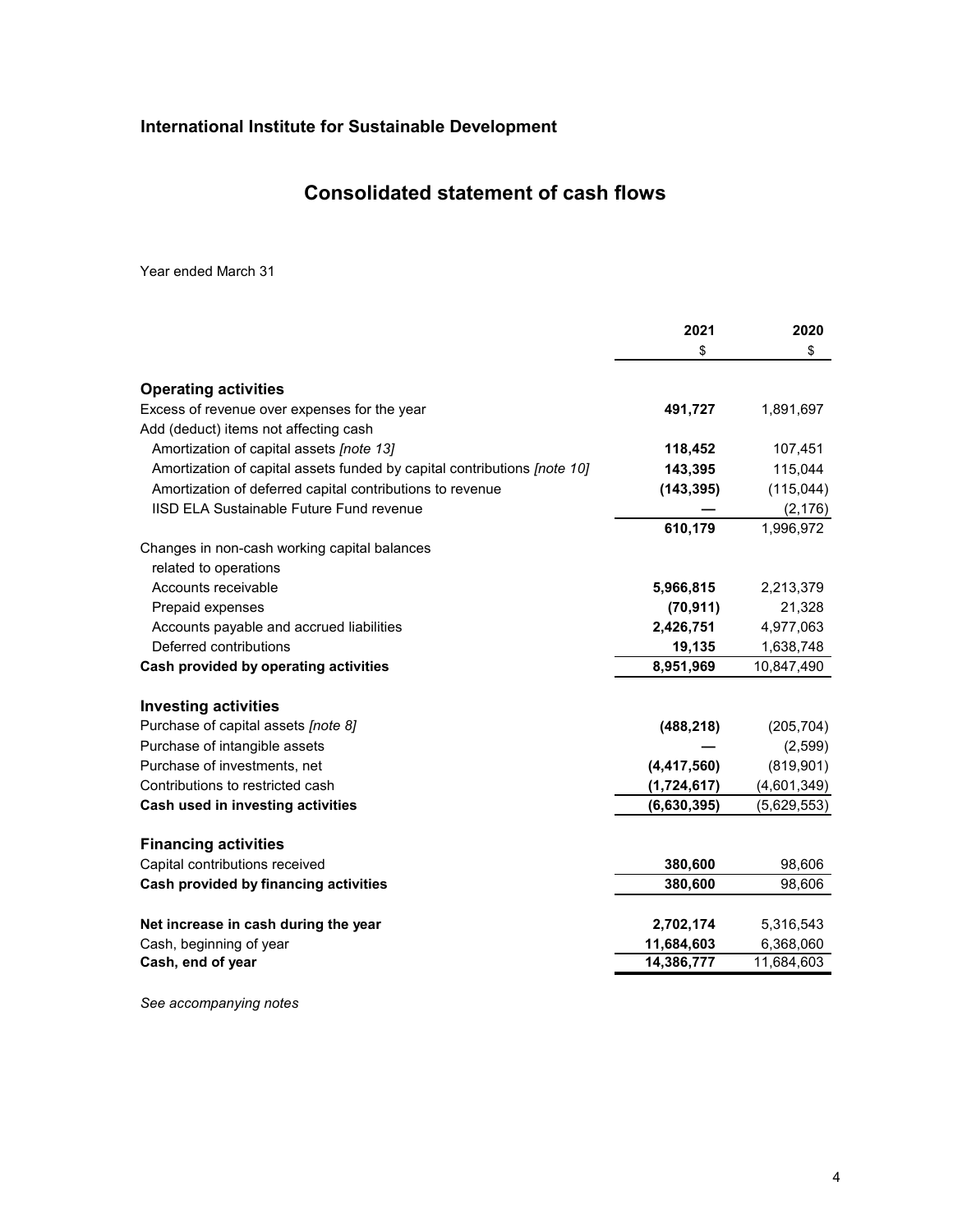# **Notes to consolidated financial statements**

March 31, 2021

### **1. Incorporation, mission and tax status**

The International Institute for Sustainable Development ["IISD"] is incorporated under the *Canada Not-for-profit Corporations Act*. IISD's head office is located in Winnipeg, Manitoba, Canada.

IISD is a registered charity in Canada. It is also exempt from U.S. income tax under paragraph 501(c)(3) of the Internal Revenue Code.

IISD's mission is to promote human development and environmental sustainability through innovative research, communication and partnerships. IISD provides practical solutions to the challenge of integrating environmental and social priorities with economic development.

### **2. Significant accounting policies**

The consolidated financial statements have been prepared in accordance with Part III of the *CPA Canada Handbook – Accounting*, "Accounting Standards for Not-for-profit Organizations", which sets out generally accepted accounting principles for not-for-profit organizations in Canada and includes the following significant accounting policies:

#### **Principles of consolidation**

These consolidated financial statements include the assets, liabilities, net assets, revenue, expenses, and other transactions of International Institute for Sustainable Development – Europe ["IISD – Europe"] and IISD Experimental Lakes Area Inc. ["IISD ELA Inc."], all of which are controlled by IISD. All material intercompany transactions and balances have been eliminated upon consolidation.

IISD – Europe was established as an association under the Swiss Civil Code on June 13, 2008, to meet eligibility criteria established by certain potential European-based funders. For the year ended March 31, 2021, IISD – Europe had income of \$3 thousand [2020 – income of \$954].

IISD ELA Inc. was incorporated on August 21, 2013 under the *Canada Not-for-profit Corporations Act* and IISD is the sole member. The Experimental Lakes Area is a freshwater research facility in Northwestern Ontario that has operated as a government research facility over the past 45 years. IISD ELA Inc. assumed the control of the management and operations of the Experimental Lakes Area on April 1, 2014. IISD ELA Inc. obtained charitable status in Canada on November 10, 2014. For the year ended March 31, 2021, IISD ELA Inc. had a net income of \$521 thousand [2020 – \$413 thousand].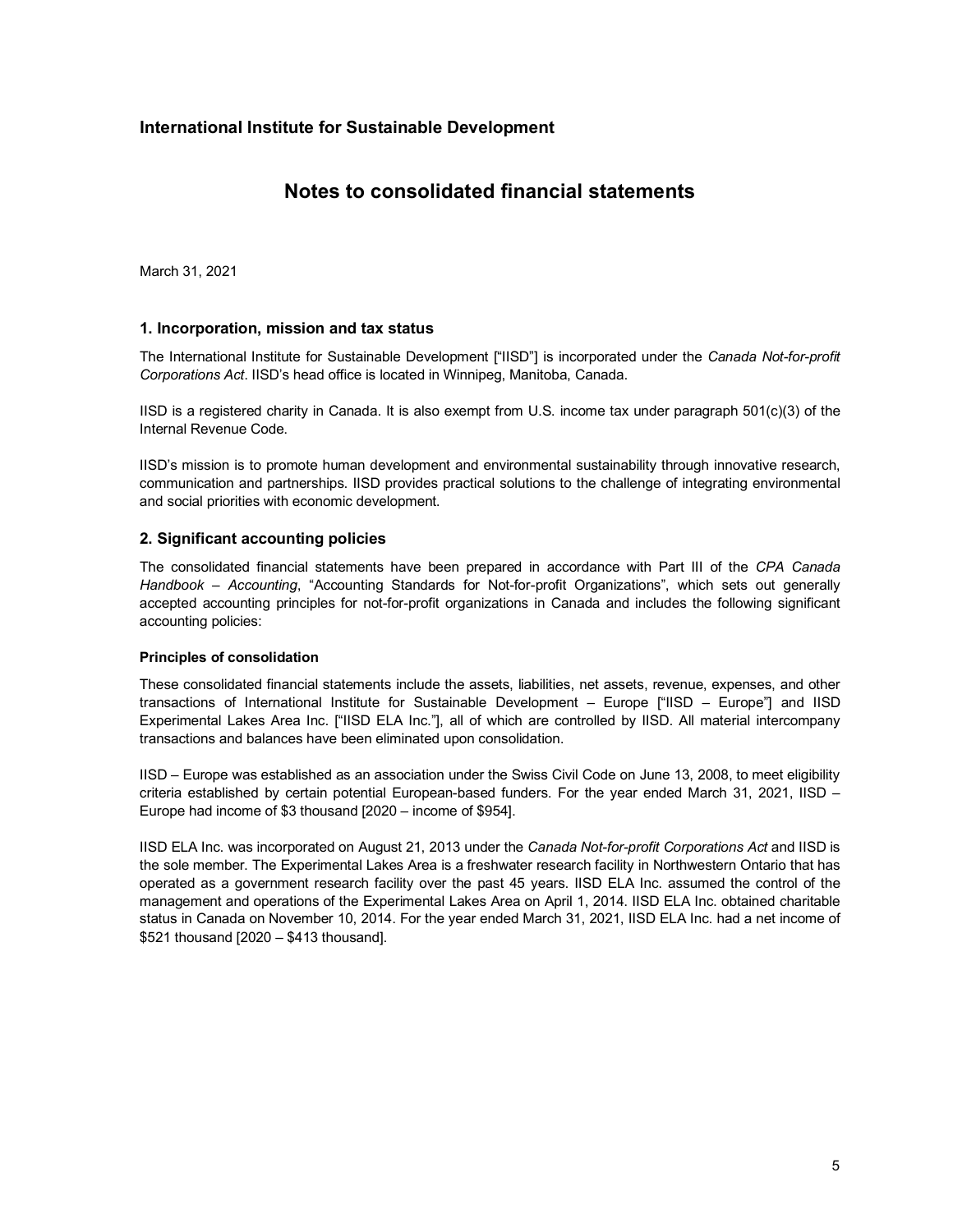# **Notes to consolidated financial statements**

March 31, 2021

#### **Revenue recognition**

IISD follows the deferral method of accounting for contributions, which include government grants.

#### *Designated grants revenue*

Designated grants must be expended in accordance with the funder's designation. Revenue for grants designated for specific current or future activities is recorded in the accounts as revenue as the related expenses are incurred. Designated grant commitments for specific future activities are reflected as deferred contributions and recorded when the funding commitment is made and collection is reasonably assured, and will be recognized in revenue as the project progresses.

#### *Operating grants revenue*

Operating grants are subject to the condition that they must be expended in accordance with the mandate of IISD. Operating grants are recorded as revenue in the annual amounts prescribed in the funding agreements. Any additional amounts received under current grant agreements for future years' operations are reflected as deferred contributions.

#### *IISD ELA Sustainable Future Fund revenue*

Revenue for IISD ELA Inc.'s Sustainable Future Fund projects is recorded in the accounts as the related expenses are incurred as prescribed in the funding agreement. Until expended, amounts related to income earned in the fund are recorded as deferred contributions.

#### *Investment income*

Investment income is recorded on an accrual basis. Investment income includes dividend and interest income, distributions from mutual funds, and realized and unrealized gains and losses, less transaction costs and management fees.

#### *Other revenue*

Other revenue includes unrestricted donations, amortization of deferred capital contributions, in-kind contributions, cost recoveries, revenue from the Canada Emergency Wage Subsidy ["CEWS"] and Canada Emergency Rent Subsidy ["CERS"], lab analysis and facility fees, and in the case of Corporate and Shared Services costs, the net foreign exchange gain (loss) recognized. Donations are recognized when received, since pledges are not legally enforceable claims. Cost recoveries are recognized when received. In-kind contributions are recognized upon receipt of the in-kind item(s) and are measured at fair market value. CEWS and CERS are recognized when the amounts to be received can be reasonably estimated, ultimate collection is reasonably assured and there is reasonable assurance that IISD has complied and will continue to comply with all the conditions. Lab analysis and facility fees are recognized on an accrual basis when incurred and collection is reasonably assured.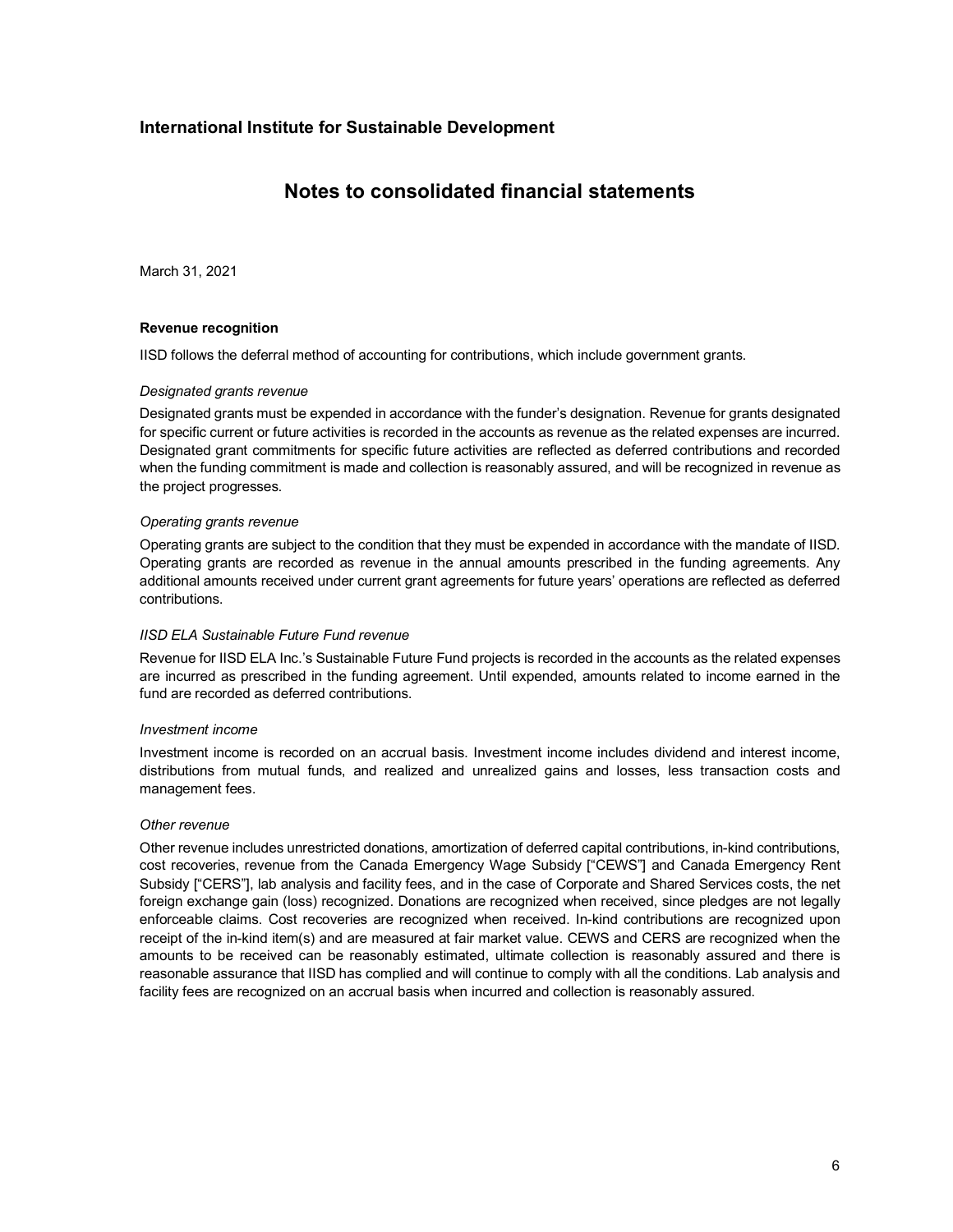# **Notes to consolidated financial statements**

March 31, 2021

#### **Financial instruments**

IISD initially measures its financial assets and financial liabilities at fair value. Equity instruments that are quoted in an active market are subsequently measured at fair value. All other financial instruments are subsequently recorded at cost or amortized cost.

The financial assets subsequently measured at amortized cost include accounts receivable and fixed income investments. The financial liabilities measured at amortized cost include accounts payable and accrued liabilities.

#### **Allocation of expenses**

The costs of personnel and other expenses directly related to functions are allocated to each function. General support and other costs are not allocated.

#### **Investments**

Investments include cash, equities, fixed income securities and mutual funds. Investments reported at fair value consist of equity instruments quoted in an active market, mutual funds and equity instruments not quoted in an active market that IISD designates upon purchase to be measured at fair value. Transaction costs are recognized in the consolidated statement of operations and changes in unrestricted net operating assets in the period during which they are incurred. Transactions are recorded on a trade date basis.

#### **Cash and cash equivalents**

Cash and cash equivalents consist of cash deposits and short-term investments with an original term of maturity less than 90 days or that are able to be cashed on demand. Cash and investments meeting the definition of cash and cash equivalents that are held for investing rather than liquidity purposes are classified as investments and recorded as long-term assets.

#### **Capital assets**

Purchased capital assets are recorded at cost, which includes purchase price and other acquisition costs. For a contributed tangible capital asset, cost is deemed to be fair value at the date of contribution plus all costs directly attributable to the acquisition of the tangible capital asset. In unusual circumstances when fair value cannot be reasonably determined, the tangible capital asset and the related contribution shall be recorded at nominal value. Amortization shall be charged to income as the greater of the cost less salvage value over the life of the asset, and the cost less residual value over the useful life of the asset. Amortization is computed using the straight-line method over the following terms:

| Boats, motors and vehicles | 3 years, no residual  |
|----------------------------|-----------------------|
| Equipment                  | 5 years, no residual  |
| Computer systems           | 3 years, no residual  |
| Office equipment           | 10 years, 5% residual |
| Leasehold improvements     | Remaining term        |
| <b>Buildings</b>           | 20 years, no residual |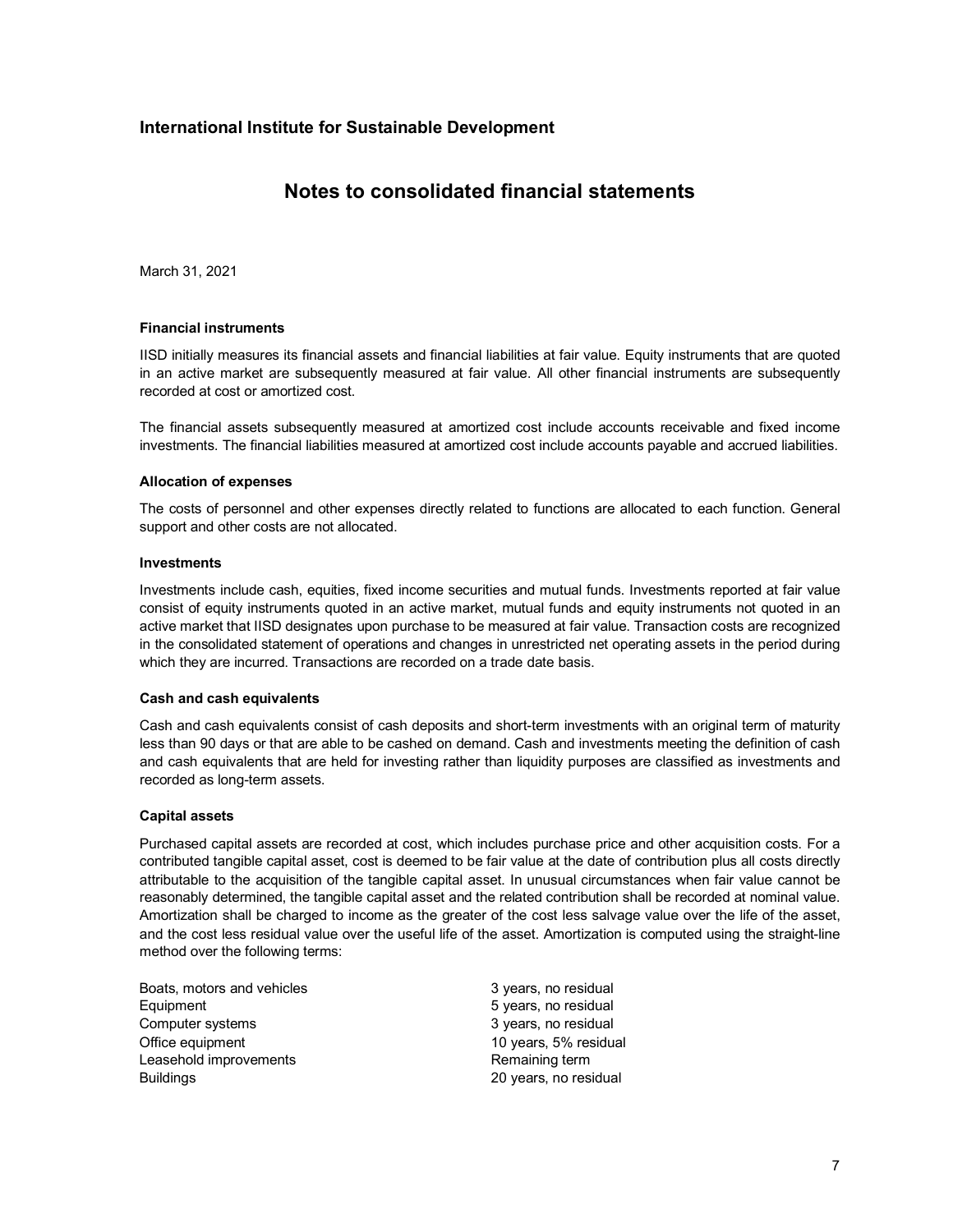# **Notes to consolidated financial statements**

March 31, 2021

Construction in progress is recorded at cost. When the specific project is completed, all capitalized costs are transferred to the appropriate capital asset. No amortization is taken on the construction in progress.

When conditions indicate that a capital asset is impaired, the net carrying amount of the capital asset shall be written down to the asset's fair value or replacement cost. The write-downs of capital assets shall be accounted for as expenses in the consolidated statement of operations and changes in unrestricted net operating assets and write-downs shall not be reversed. When a capital asset's carrying amount is written down, a corresponding amount of any unamortized deferred contributions related to the capital asset would be recognized as revenue, provided that all restrictions have been complied with.

#### **Intangible assets**

Purchased intangible assets are carried at cost, less accumulated amortization and accumulated impairment losses, if any. A contributed intangible asset is recognized at its fair value at the date of contribution and subsequently amortized and assessed for impairment. When an estimate of fair value cannot reasonably be made, both the intangible asset and the related contribution would be recognized at nominal value. IISD ELA Inc. purchased the perpetual right, through a bait block purchase, to be the sole harvester of bait fish on specific lakes and streams. Management has determined that its purchased intangible assets have an indefinite useful life and, accordingly, they are not amortized, but are tested for impairment annually. When conditions indicate that an intangible asset is impaired, the net carrying amount of the intangible asset shall be written down to the asset's fair value or replacement cost. The write-downs of intangible assets shall be accounted for as expenses in the consolidated statement of operations and changes in unrestricted net operating assets and a write-down shall not be reversed. The assessment of indefinite life is reviewed annually to determine whether the indefinite life continues to be supportable.

#### **Use of estimates**

The preparation of financial statements in conformity with accounting standards for not-for-profit organizations requires management to make estimates and assumptions that affect the reported amounts of assets and liabilities and disclosures of contingent assets and liabilities at the date of the consolidated financial statements and the reported amounts of revenue and expenses during the reporting period. Significant estimates include revenue recognized based on expenditures incurred to date relative to the estimated total expenditures of the project. Actual results could differ from these estimates.

#### **Publication production costs**

Publication production costs are expensed in the year in which the publication is printed.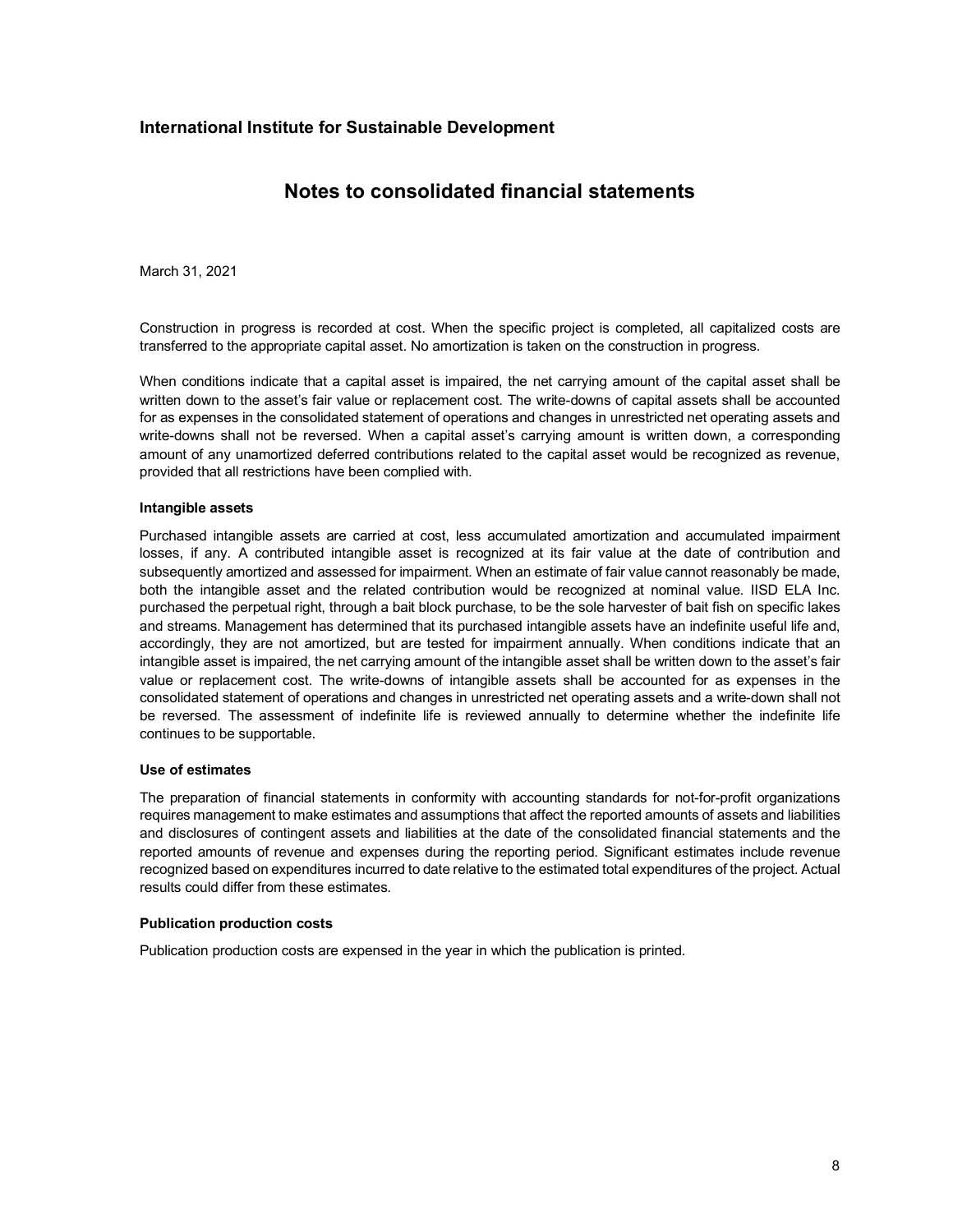# **Notes to consolidated financial statements**

March 31, 2021

#### **Foreign currency translation**

Amounts denominated in a foreign currency are translated into Canadian dollars as follows:

- [i] Monetary balances, including cash, investments, accounts receivable and accounts payable and accrued liabilities, are translated at the year-end exchange rate.
- [ii] Non-monetary balances, including prepaid expenses, deferred contributions and capital assets, are translated at the exchange rate prevailing at the date of the transaction.
- [iii] Revenue and expenses are translated at the rate of exchange prevailing at the date of the transaction. Exchange gains or losses on translation of foreign currencies are included in other revenue.

#### **Reserves**

The Board of Directors has imposed internal restrictions on the IISD's net assets as follows:

Reserve for program development was established with the unexpended balance of Environment Canada's initial grant [1990–1995], for eventual use in accordance with IISD's mandate. It is used to finance the costs of the IISD's Program Development activities as well as any additional initiatives the Board may authorize from time to time.

#### **Recently issued accounting standards**

#### Section 4460, *Disclosure of Related Party Transactions*

Section 4460 had one amendment [paragraph 4460.01A], which states that a not-for-profit organization would apply Section 3856, *Financial Instruments*, to the accounting for and disclosure of financial instruments in a related party transaction, except as otherwise specified. The effective date has been deferred to apply to periods beginning on or after January 1, 2021. IISD is currently evaluating the impact that this amendment will have on its consolidated financial statements.

## **3. Restricted cash**

IISD ELA Inc. established a fund to cover the costs of the remediation of the ELA sites under certain circumstances, as outlined in the signed funding agreement with the Province of Ontario, which extends to November 30, 2021. IISD ELA Inc. is required to contribute a total amount of \$500 thousand to the fund, which was fully transferred in prior years. The funds are held in an interest-bearing account, with IISD ELA Inc. and the Government of Ontario having joint signing authority. Based on the restrictions on the use of the funds, the amounts are recorded as restricted cash as well as allocated to restricted amounts within net assets. During the year, interest of \$4 thousand [2020 – \$11 thousand] was earned on the account.

Pursuant to its rental agreement with La Fondation Des Immeubles Pour Les Organisations Internationales Building Foundation for International Organizations, IISD is required to maintain a balance equal to three months' rent in a specified account. As at March 31, 2021, the account holds \$36 thousand, which is recorded as restricted cash [2020 – \$32 thousand].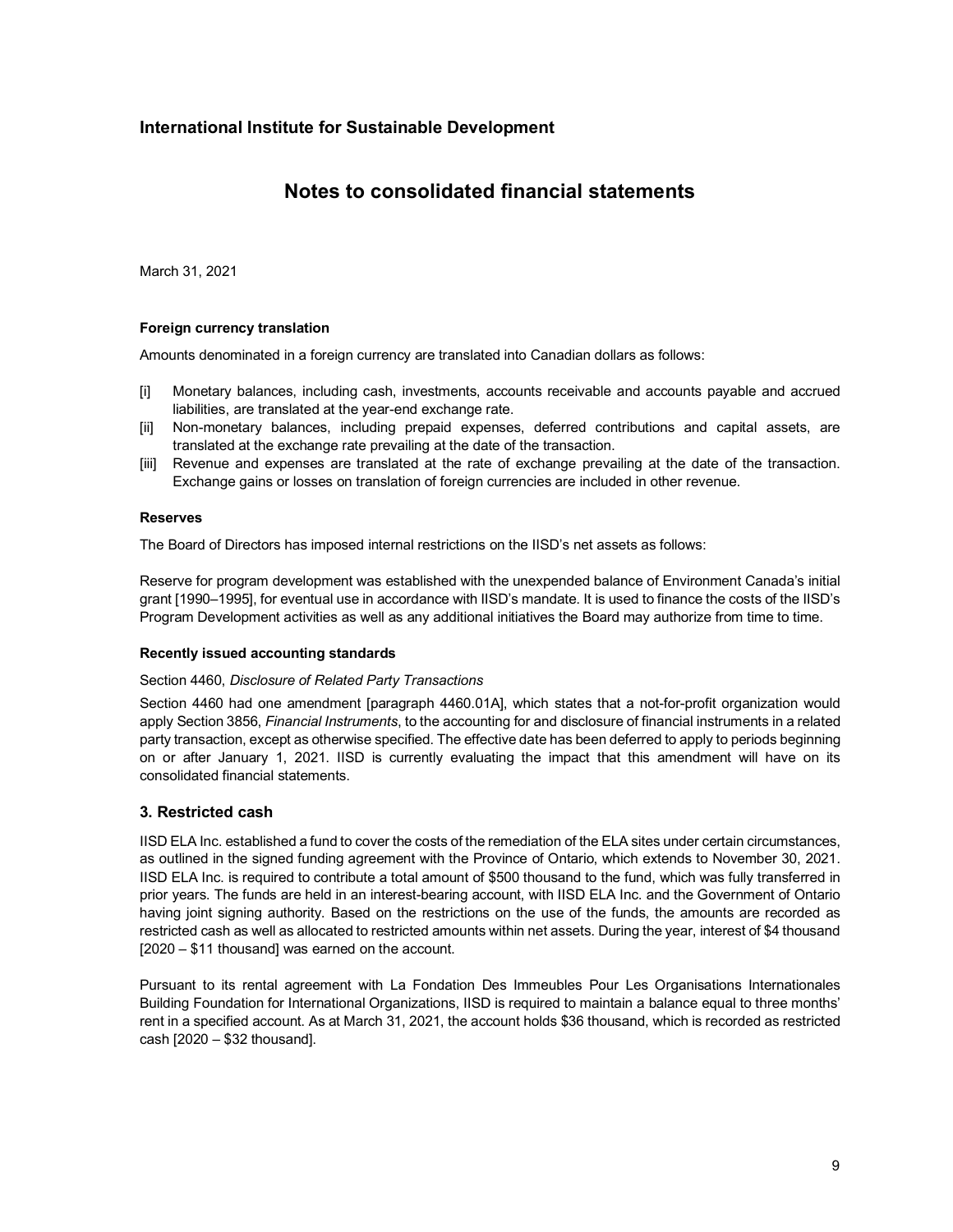# **Notes to consolidated financial statements**

March 31, 2021

Also included in restricted cash are funds designated to be used for a specific program based on restrictions established by an external funder. A corresponding liability has been recorded in current portion of deferred contributions, accounts payable and accrued liabilities to the extent that the amounts are unused or will be required for future settlement.

### **4. Accounts receivable**

The principal components of accounts receivable are summarized below:

|                                                                  | 2021    | 2020    |
|------------------------------------------------------------------|---------|---------|
|                                                                  | \$000's | \$000's |
| Accounts receivable - short term                                 |         |         |
| Government agencies                                              |         |         |
| Canada                                                           | 7,517   | 8,896   |
| International*                                                   | 10,705  | 11,324  |
| United Nations agencies                                          | 1,106   | 937     |
| International organizations [and intergovernmental organizations |         |         |
| other than UN]                                                   | 637     | 315     |
| Foundations                                                      | 1,784   | 2,296   |
| Other                                                            | 321     | 87      |
| Trade receivables                                                | 317     | 121     |
|                                                                  | 22,387  | 23,976  |
| Accounts receivable - long term                                  |         |         |
| Government agencies                                              |         |         |
| Canada                                                           | 2,010   | 7,466   |
| International*                                                   | 8,088   | 6,936   |
| <b>Foundations</b>                                               | 252     |         |
| Other                                                            |         | 325     |
|                                                                  | 10,350  | 14,727  |
| <b>Total accounts receivable</b>                                 | 32,737  | 38,703  |

\* In December 2018, IISD entered into a funding agreement with the Foreign, Commonwealth and Development Office ["FCDO"] to support regional and international tax initiatives for \$3.9 million [2.25 million GBP] over four years, of which \$1.49 million [861 thousand GBP] has been collected as at March 31, 2021. Grants are recorded when the funding commitment is made and collection is reasonably assured and will be recognized in revenue as the project progresses. As such, of this \$2.4 million of accounts receivable as at March 31, 2021, \$1.2 million is classified as current accounts receivable and \$1.2 million is classified as long-term accounts receivable based on the terms and restrictions of the funding arrangements.

\* In March 2020, IISD entered into a funding agreement with FCDO to support research and evidence outputs on trade and development for \$2.8 million [1.58 million GBP] over one and a half years, of which \$1.29 million [740 thousand GBP] has been collected as at March 31, 2021. Grants are recorded when the funding commitment is made and collection is reasonably assured and will be recognized in revenue as the project progresses. As such, the accounts receivable for this project in the amount of \$1.5 million as at March 31, 2021 is classified as current accounts receivable based on the terms and restrictions of the funding arrangements.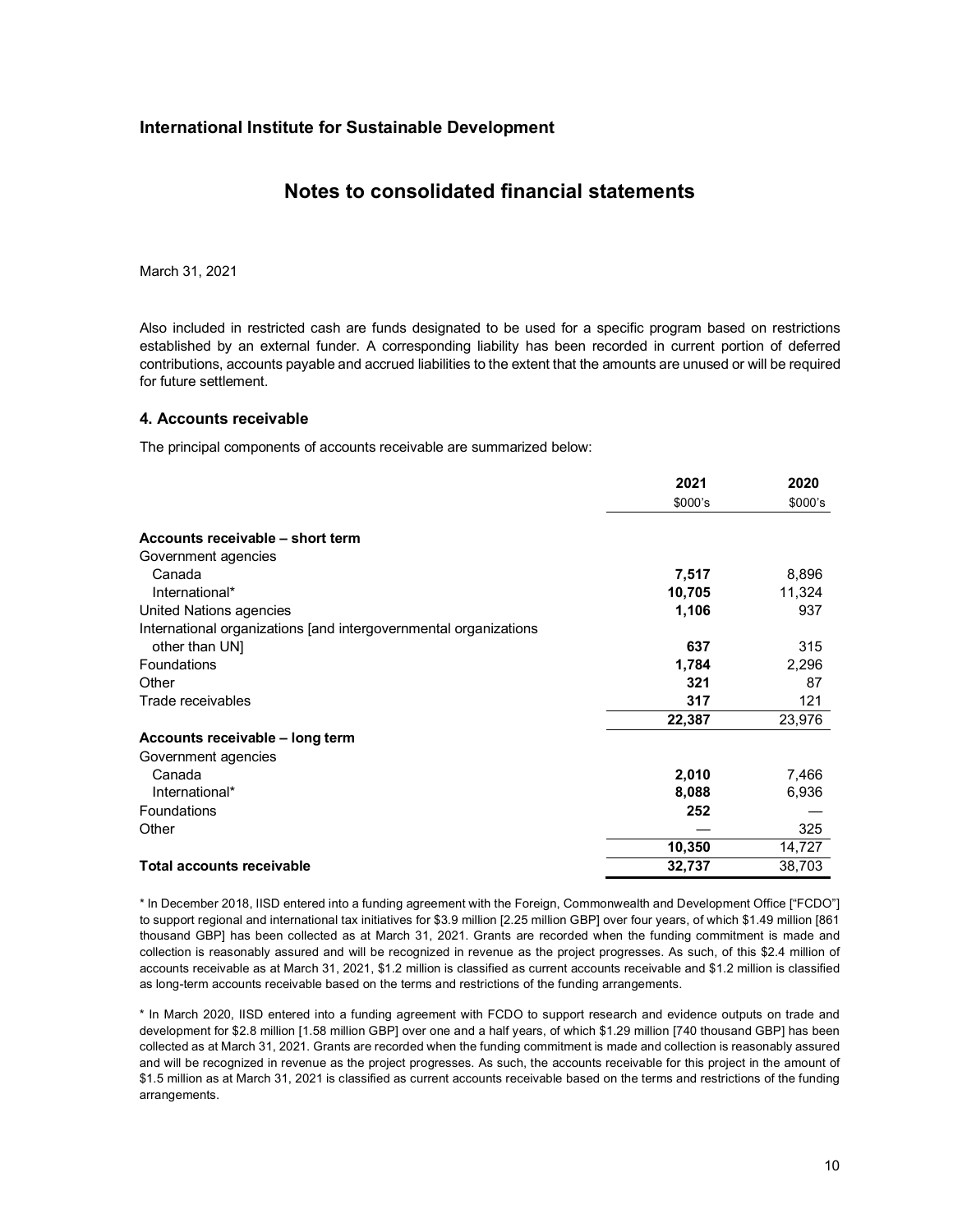# **Notes to consolidated financial statements**

March 31, 2021

#### **5. Funding arrangements**

IISD receives funding from a variety of public and private sources to finance specific projects relating to its strategic objectives. Projects may carry on over more than one year. The related grants are recorded when the funding commitment is made and collection is reasonably assured and recognized in revenue as the projects progress. A comparative summary of the consolidated schedule of designated grants committed during the year is as follows:

|                                                                  | <b>Funding commitments</b> |         |
|------------------------------------------------------------------|----------------------------|---------|
|                                                                  | 2021                       | 2020    |
|                                                                  | \$000's                    | \$000's |
|                                                                  | [schedule 2]               |         |
| Governments and agencies                                         |                            |         |
| Canada                                                           | 5,122                      | 15,632  |
| International                                                    | 15,852                     | 11,617  |
|                                                                  | 20.974                     | 27,249  |
| United Nations agencies                                          | 1,343                      | 1,750   |
| International organizations [and intergovernmental organizations |                            |         |
| other than UN]                                                   | 1,358                      | 682     |
| <b>Foundations</b>                                               | 5,994                      | 2,364   |
| Other                                                            | 604                        | 701     |
|                                                                  | 30.273                     | 32.746  |

Designated grants, IISD ELA Sustainable Future Fund and other revenue are summarized by activity area as detailed below. Other revenue includes unrestricted donations, amortization of deferred capital contributions, inkind contributions, revenue from the Canada Emergency Wage Subsidy ["CEWS"] and Canada Emergency Rent Subsidy ["CERS"], cost recoveries, and in the case of Corporate and Shared Services costs, the net foreign exchange loss recognized for the period ending March 31, 2021 in the amount of \$2.04 million [2020 – \$1.13 million foreign exchange gain].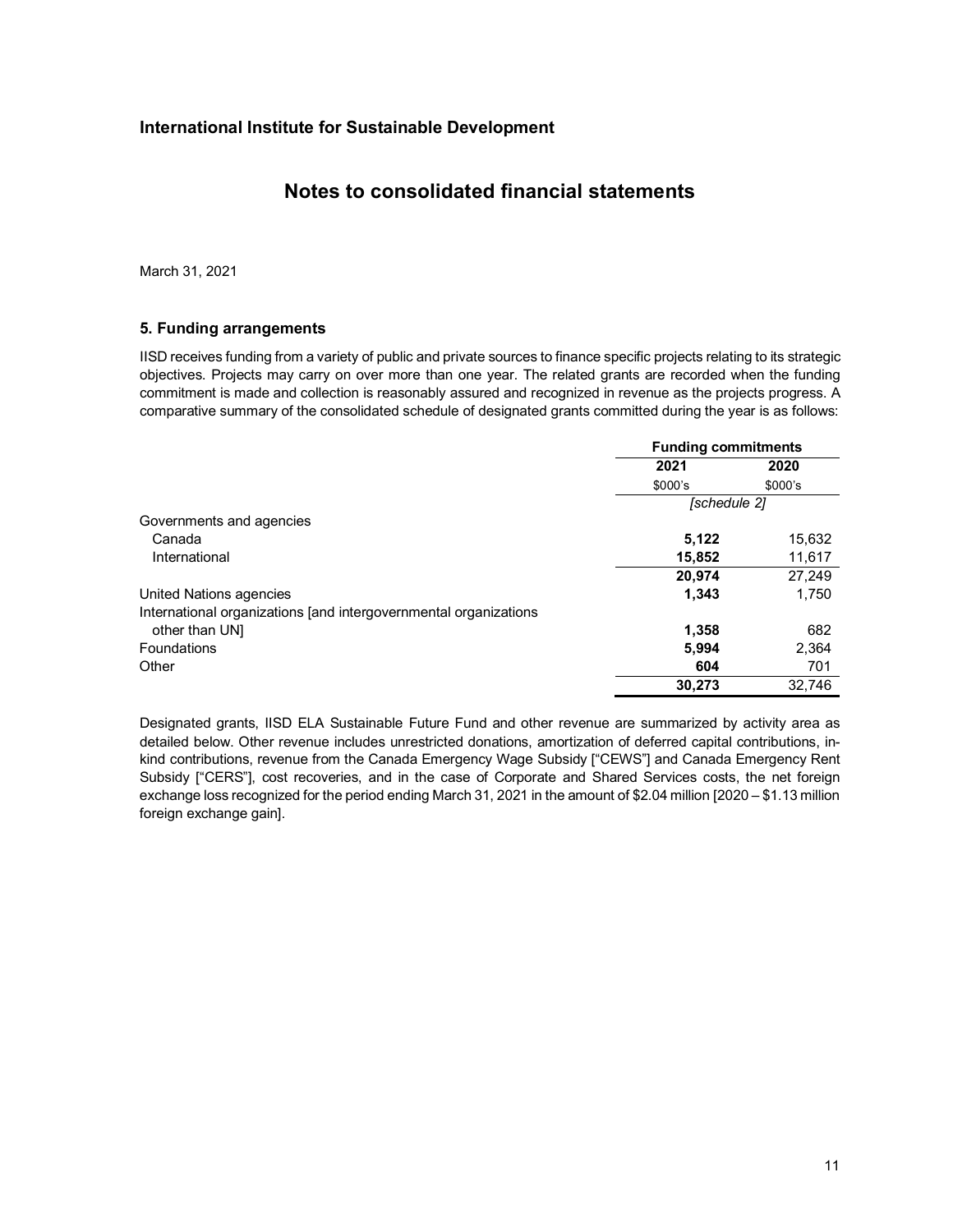# **Notes to consolidated financial statements**

March 31, 2021

|                          | <b>Designated</b> |               | 2021     | 2020         |
|--------------------------|-------------------|---------------|----------|--------------|
|                          | grants            | Other revenue | Total    | <b>Total</b> |
|                          | \$000's           | \$000's       | \$000's  | \$000's      |
| <b>Activity area</b>     |                   |               |          |              |
| Economic Law & Policy    | 11,687            | 58            | 11,745   | 10,573       |
| Resilience               | 4,389             | 6             | 4,395    | 6,048        |
| Water                    | 4,641             | 678           | 5,319    | 5,631        |
| <b>Tracking Progress</b> | 2,874             | 14            | 2,888    | 4,814        |
| Energy                   | 4,857             | 5             | 4,862    | 3,661        |
| Climate Change           | 10                |               | 10       | 414          |
| Program Development      | 8                 |               | 8        |              |
| Corporate and Shared     |                   |               |          |              |
| Services [note 5]        | 50                | (1, 466)      | (1, 416) | 1,217        |
|                          | 28,516            | (705)         | 27,811   | 32.358       |

#### **IISD ELA Sustainable Future Fund**

The IISD ELA Sustainable Future Fund was created with the initial donation of capital of \$250 thousand by a private donor. This initial donation [the "Original Capital"] was fully expended at March 31, 2017, as per the donation agreement. In the prior years, the fund received "Additional Capital" of \$800 thousand. All Additional Capital is to be permanently retained. To the extent possible, the investment income earned from the Additional Capital will be used to support two to three summer students each year, as per the agreement. During the prior year, the current agreement with the funder was amended to allow for the interest earned on the fund to support the ongoing efforts of the IISD-ELA's Education and Outreach program of activities, particularly emphasizing the involvement of Canadian university student researchers.

No expenses were incurred during fiscal 2021 [2020 – \$2 thousand], resulting in no revenue being recorded to match the expenses incurred. The current year investment income on the Additional Capital of \$286 thousand was recorded in deferred contributions [2020 – \$48 thousand investment loss].

The Additional Capital has been invested in an investment portfolio subject to IISD ELA Inc.'s investment policy *[note 7]*.

### **Operating grants**

In May 2019, a new five-year funding agreement was signed with the Province of Manitoba for \$6.5 million, of which \$3.8 million is directed to core operations.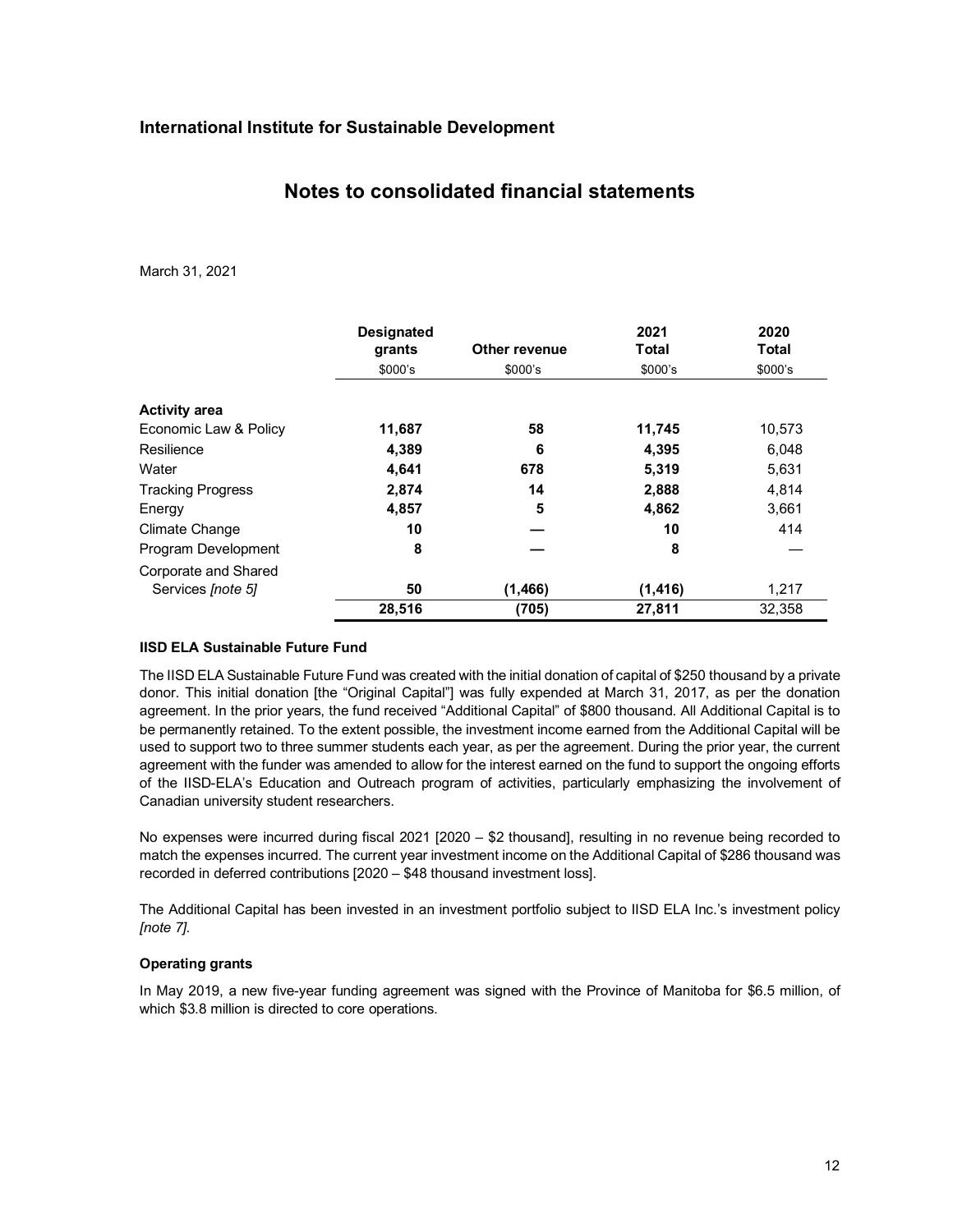# **Notes to consolidated financial statements**

March 31, 2021

A summary of the operating grant funding is as follows:

|                                   | <b>Funding</b> |         | <b>Funding recorded</b> | <b>Funding</b><br>commitment |
|-----------------------------------|----------------|---------|-------------------------|------------------------------|
|                                   | commitment     | 2021    | <b>Prior years</b>      | remaining                    |
|                                   | \$000's        | \$000's | \$000's                 | \$000's                      |
| Government of Manitoba            | 3.800          | 760     | 760                     | 2,280                        |
| Operating grants revenue [note 2] | 3,800          | 760     | 760                     | 2,280                        |

## **6. Government remittances and assistance**

- [a] Accounts payable and accrued liabilities include government remittances payable of \$28 thousand [2020 \$26 thousand].
- [b] Included in other revenue is \$798 thousand [2020 nil], which represents IISD's claim for the Canada Emergency Wage Subsidy and Canada Emergency Rent Subsidy. There are no other unfulfilled or other contingencies attached to the subsidies recognized. Included in accounts receivable as at March 31, 2021 is \$87 thousand [2020 – nil] and \$7 thousand [2020 – nil] in amounts owing to IISD for claims made under CEWS and CERS, respectively.
- [c] Included as a reduction in personnel expenses in its respective program is \$189 thousand that represents IISD's claims for the Compensation for reduced Working Hours from The Swiss Government.

### **7. Investments**

Investments consist of the following:

|                                          | 2021    | 2020    |
|------------------------------------------|---------|---------|
|                                          | \$000's | \$000's |
| Cash                                     | 192     | 173     |
| Common shares, measured at fair value    | 2.406   | 1,961   |
| Fixed income, measured at amortized cost | 8.582   | 4,762   |
| Mutual funds, measured at fair value     | 812     | 679     |
|                                          | 11.992  | 7.575   |

All investments are denominated in Canadian and US dollars and invested in accordance with IISD's investment policy.

Canadian fixed income investments consist of bonds that have a weighted average term to maturity of 10 years, 3 months and a weighted average yield to maturity of 1.81%.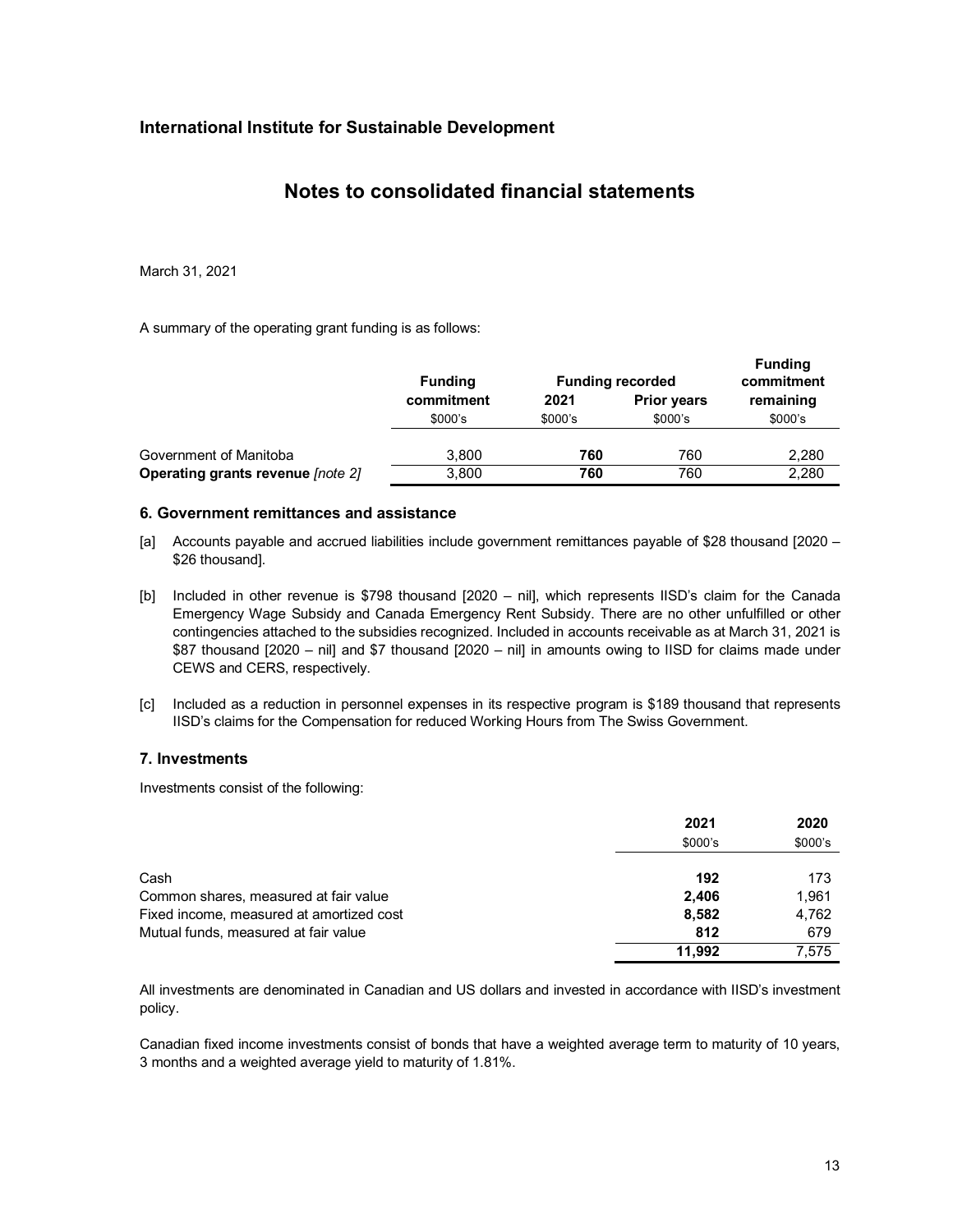# **Notes to consolidated financial statements**

March 31, 2021

Foreign fixed income investments consist of bonds that have a weighted average term to maturity of 6 years, 7 months and a weighted average yield to maturity of 0.97%.

The common shares and mutual funds consist of a diversified portfolio of widely held publicly traded securities and units of mutual funds. The unit price of these equities will fluctuate with market conditions. The amounts invested in mutual funds consist of domestic and global bond and equity funds.

#### **8. Capital assets**

The categories of capital assets are summarized as follows:

|                            | 2021               |              | 2020    |              |  |
|----------------------------|--------------------|--------------|---------|--------------|--|
|                            | <b>Accumulated</b> |              |         | Accumulated  |  |
|                            | Cost               | amortization | Cost    | amortization |  |
|                            | \$000's            | \$000's      | \$000's | \$000's      |  |
| Boats, motors and vehicles | 577                | 493          | 483     | 427          |  |
| Equipment                  | 675                | 421          | 478     | 310          |  |
| Computer systems           | 165                | 153          | 147     | 145          |  |
| Office equipment           | 160                | 121          | 160     | 112          |  |
| Leasehold improvements     | 244                | 189          | 244     | 166          |  |
| <b>Buildings</b>           | 888                | 167          | 831     | 124          |  |
| Construction in progress   | 121                |              |         |              |  |
|                            | 2,830              | 1,544        | 2,343   | 1,284        |  |
| Net book value             |                    | 1,286        |         | 1,059        |  |

The changes in the cost of purchased and donated capital assets are summarized as follows:

|                            | 2021             |                  | 2020             |                  |  |
|----------------------------|------------------|------------------|------------------|------------------|--|
|                            | <b>Additions</b> | <b>Disposals</b> | <b>Additions</b> | <b>Disposals</b> |  |
|                            | \$000's          | \$000's          | \$000's          | \$000's          |  |
| Boats, motors and vehicles | 94               |                  | 62               |                  |  |
| Equipment                  | 197              |                  | 101              |                  |  |
| Computer systems           | 18               |                  |                  |                  |  |
| Office equipment           |                  |                  | 6                |                  |  |
| <b>Buildings</b>           | 58               |                  | 37               |                  |  |
| Construction in progress   | 121              |                  |                  |                  |  |
|                            | 488              |                  | 206              |                  |  |

Construction in progress relates to costs incurred to install two new generator units and transfer switches to replace the old generators in the facility powerhouse. As at March 31, 2021, this generator is in the process of being constructed as such, no amortization was recorded for the year.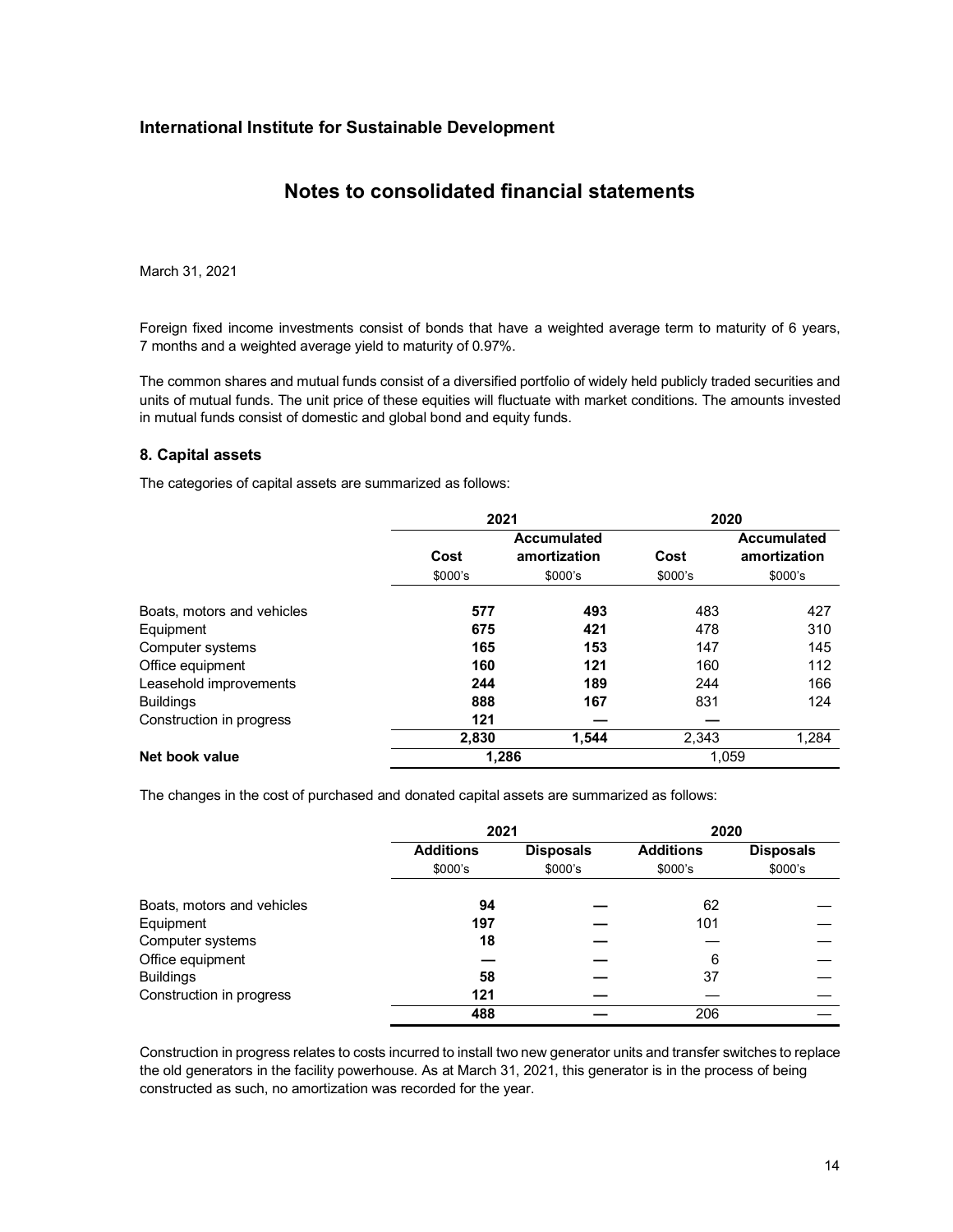# **Notes to consolidated financial statements**

March 31, 2021

### **9. Deferred contributions**

Deferred contributions are amounts by which recorded funding commitments exceed the revenue recognized as designated or operating grants.

The principal components of deferred contributions are summarized below:

|                                                                  | 2021    | 2020    |
|------------------------------------------------------------------|---------|---------|
|                                                                  | \$000's | \$000's |
| <b>Designated grants</b>                                         |         |         |
| Government agencies                                              |         |         |
| Canada                                                           | 12,562  | 17,762  |
| International                                                    | 23,217  | 20,726  |
| United Nations agencies                                          | 976     | 918     |
| International organizations [and intergovernmental organizations |         |         |
| other than UN]                                                   | 721     | 149     |
| Foundations                                                      | 5,950   | 4,031   |
| Other                                                            | 715     | 536     |
|                                                                  | 44,141  | 44,122  |
| Less current                                                     | 30,235  | 28,124  |
| Long-term                                                        | 13,906  | 15,998  |

#### **10. Deferred capital contributions**

Deferred capital contributions represent contributed assets and externally restricted contributions for the purchase or construction of capital assets. These contributions are being amortized on the same basis as the amortization of the related capital assets. The changes in the deferred capital contributions balance for the year are as follows:

|                              | 2021<br>\$000s | 2020<br>\$000s |
|------------------------------|----------------|----------------|
| Balance, beginning of year   | 802            | 818            |
| Capital contributions        | 381            | 99             |
| Amounts amortized to revenue | (144)          | (115)          |
| Balance, end of year         | 1.039          | 802            |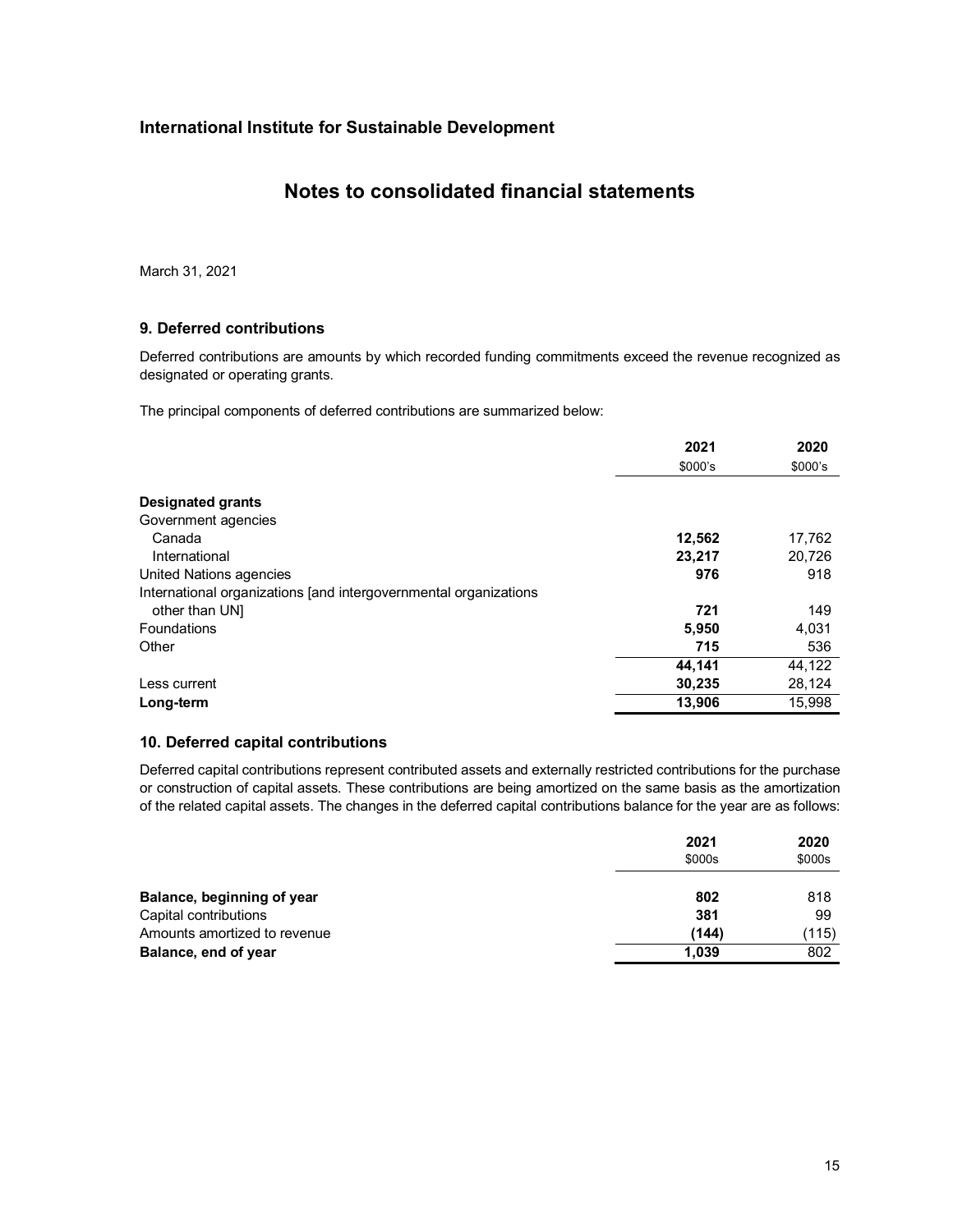# **Notes to consolidated financial statements**

March 31, 2021

At March 31, the deferred capital contributions balances are as follows:

|                                                           | 2021   | 2020   |
|-----------------------------------------------------------|--------|--------|
|                                                           | \$000s | \$000s |
| Michael Paterson and Gail Asper                           | 595    | 587    |
| FedNor                                                    | 180    |        |
| <b>Other Restricted Donations</b>                         | 57     | 26     |
| Manitoba Hydro                                            | 40     | 45     |
| Anonymous Foundation                                      | 29     | 16     |
| <b>Richardson Foundation</b>                              | 25     | 54     |
| <b>Russell Reynolds Associates</b>                        | 26     |        |
| New Gold Inc.                                             | 25     |        |
| Thomas Sill Foundation                                    | 15     | 25     |
| Government of Canada [Department of Fisheries and Oceans] | 16     | 22     |
| Genome Canada and Genome Prairie                          | 14     | 18     |
| The Winnipeg Foundation                                   | 12     |        |
| Canadian Association of Petroleum Producers               | 5      | 9      |
|                                                           | 1.039  | 802    |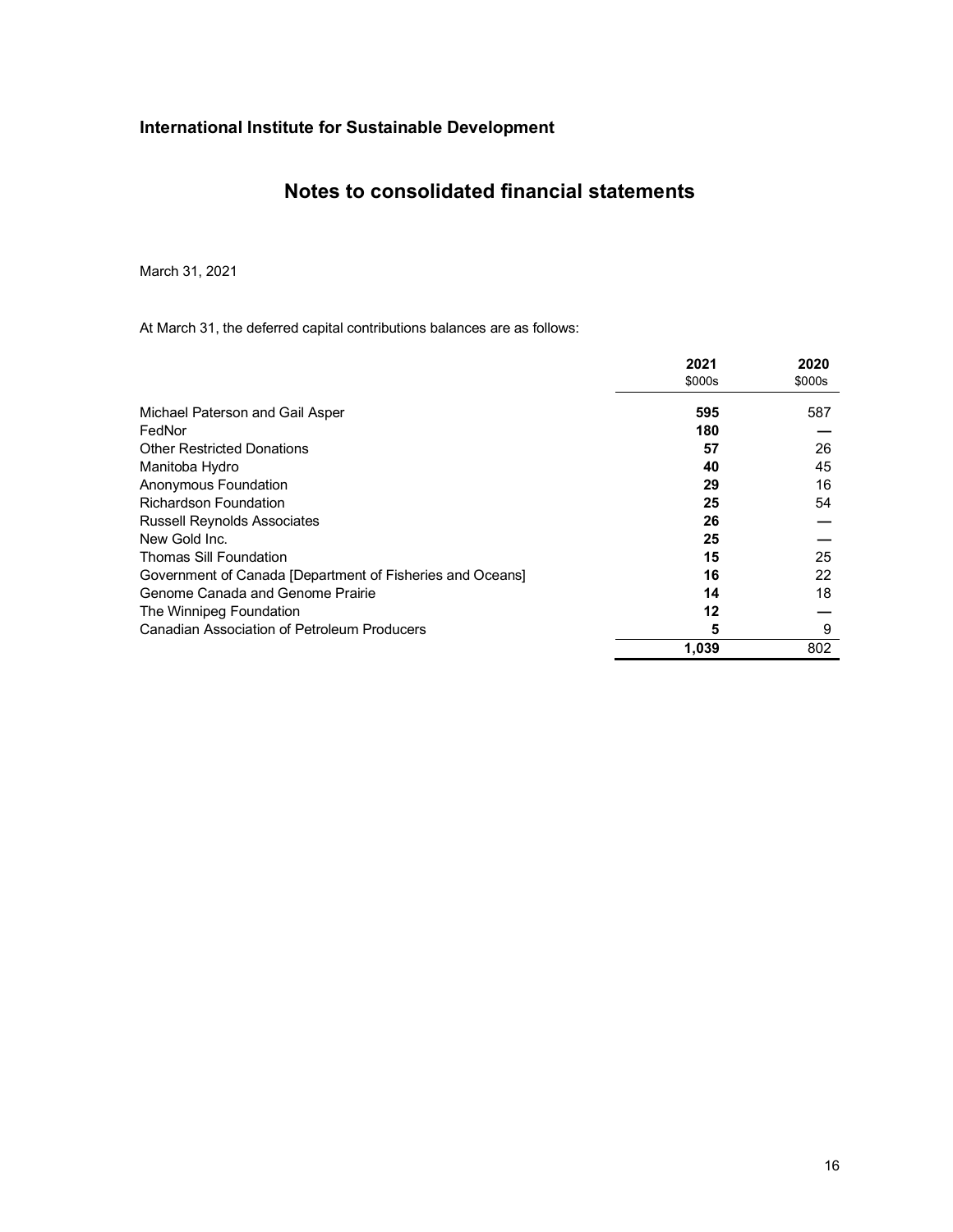# **Notes to consolidated financial statements**

#### March 31, 2021

## **11. Corporate and Shared Services**

The categories of Corporate and Shared Services are summarized as follows:

|                    | Administration | <b>Executive</b> | <b>Communications</b> | Geneva office | <b>Fundraising</b> | 2021    | 2020    |
|--------------------|----------------|------------------|-----------------------|---------------|--------------------|---------|---------|
|                    | \$000's        | \$000's          | \$000's               | \$000's       | \$000's            | \$000's | \$000's |
|                    |                |                  |                       |               |                    |         |         |
| Personnel*         | 1,083          | 749              | 292                   | 204           | 218                | 2,546   | 1,859   |
| Board - expenses   | 69             |                  |                       |               |                    | 69      | 150     |
| Travel             |                |                  |                       |               |                    |         | 142     |
| Publishing         | $\mathbf{2}$   |                  | 17                    |               | $\mathbf{2}$       | 21      | 22      |
| Consulting         | 5              | 14               | 25                    |               |                    | 44      | 202     |
| Meetings           | 6              |                  |                       |               |                    | 6       | 33      |
| Supplies and other | 199            | 9                | 48                    | 14            | 11                 | 281     | 322     |
| Research material  | 15             |                  |                       |               |                    | 15      | 10      |
| Telecommunications | 30             | $\mathbf{2}$     | 13                    | 6             | $\mathbf{2}$       | 53      | 50      |
| Office rent        | 285            |                  |                       | 207           |                    | 492     | 461     |
| Amortization       | 23             |                  |                       |               |                    | 23      | 20      |
|                    | 1,717          | 774              | 395                   | 431           | 233                | 3,550   | 3,271   |

\*In addition to the cost of personnel involved in the activity of Administration for IISD, costs attributed to personnel down-time due to COVID-19 were recorded under Administration in the amount of \$192 thousand for IISD. Similar costs for IISD ELA Inc. of \$37 thousand are recorded in the Water program expenses *[schedule 1].*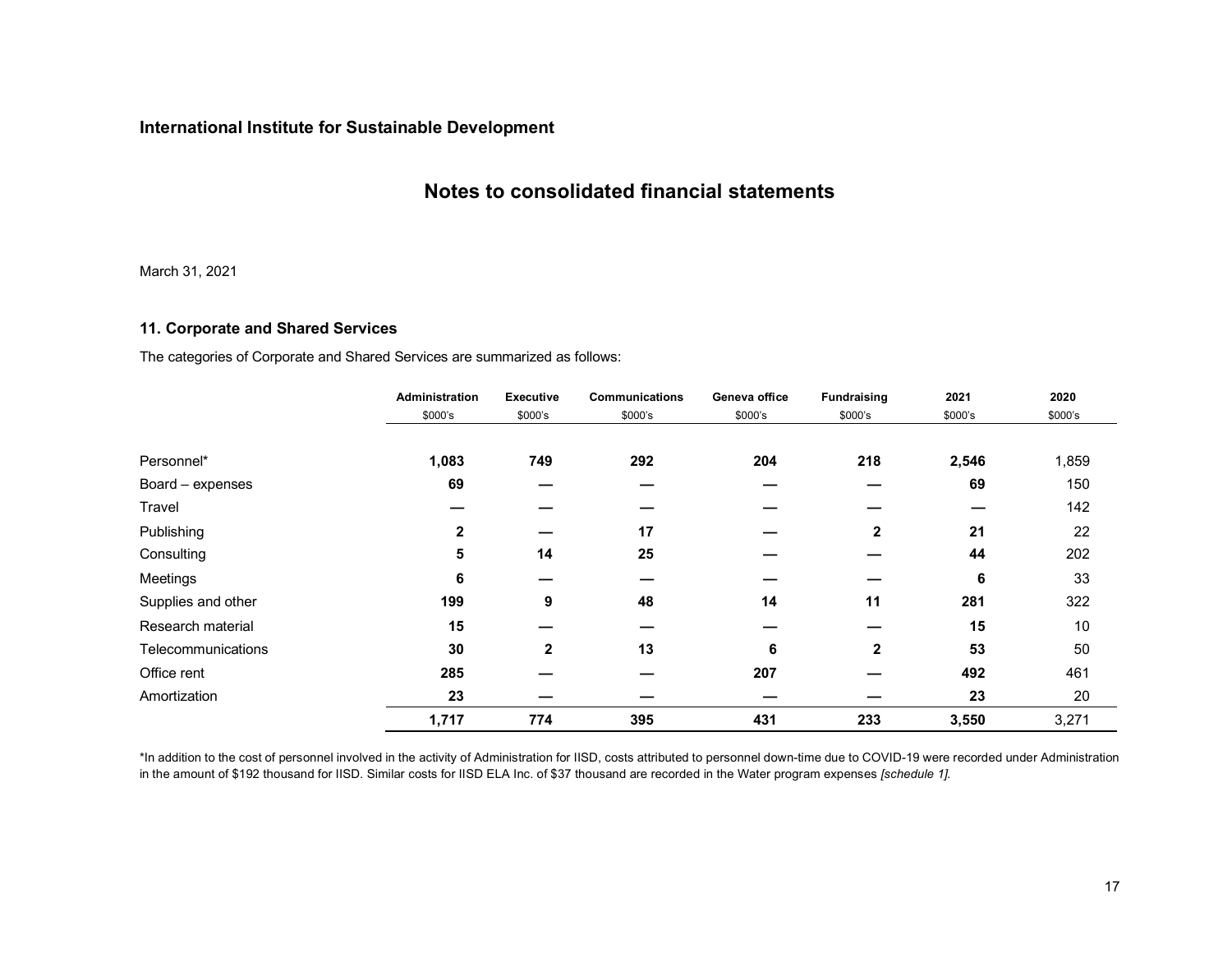# **Notes to consolidated financial statements**

March 31, 2021

#### **12. Commitments**

[a] IISD is obligated to make payments under various operating leases on office space and other services over the next three years as follows:

|      | \$000's |
|------|---------|
|      |         |
| 2022 | 410     |
| 2023 | 274     |
| 2024 | 274     |
|      | 958     |

- [b] IISD has an operating line of credit with a maximum amount of \$250,000 bearing interest at the bank's prime rate. As at March 31, 2021, there was a balance of nil [2020 – nil] outstanding under this credit facility.
- [c] IISD has two outstanding letters of guarantee from Canadian Imperial Bank of Commerce in the amount of \$265 thousand USD [\$333 thousand CAD] and \$16 thousand USD [\$20 thousand CAD], expiring March 26, 2022 and June 15, 2021 as performance security under Earth Negotiations Bulletin and its Geneva 2030 Ecosystem agreements with the United Nations.

#### **13. Internally restricted for capital assets**

Change in net assets internally restricted for capital assets relates to assets that were acquired without specific directed funding and is calculated as follows:

|                                | 2021    | 2020    |  |
|--------------------------------|---------|---------|--|
|                                | \$000's | \$000's |  |
| Amortization of capital assets | (118)   | (107)   |  |
| Purchase of capital assets     | 278     | 120     |  |
|                                | 160     | 13      |  |

### **14. Endowment funds**

In September 2007, IISD entered into an agreement with The Winnipeg Foundation to establish the IISD Endowment Fund. In September 2018, IISD ELA Inc. entered into a similar agreement with The Winnipeg Foundation. Contributions to the funds are made by both IISD, IISD ELA Inc. and the general public. All contributions made to the endowment funds are held and invested by The Winnipeg Foundation. Investment income generated from the contributed capital may be used at the discretion of the Board of Directors of IISD and IISD ELA Inc.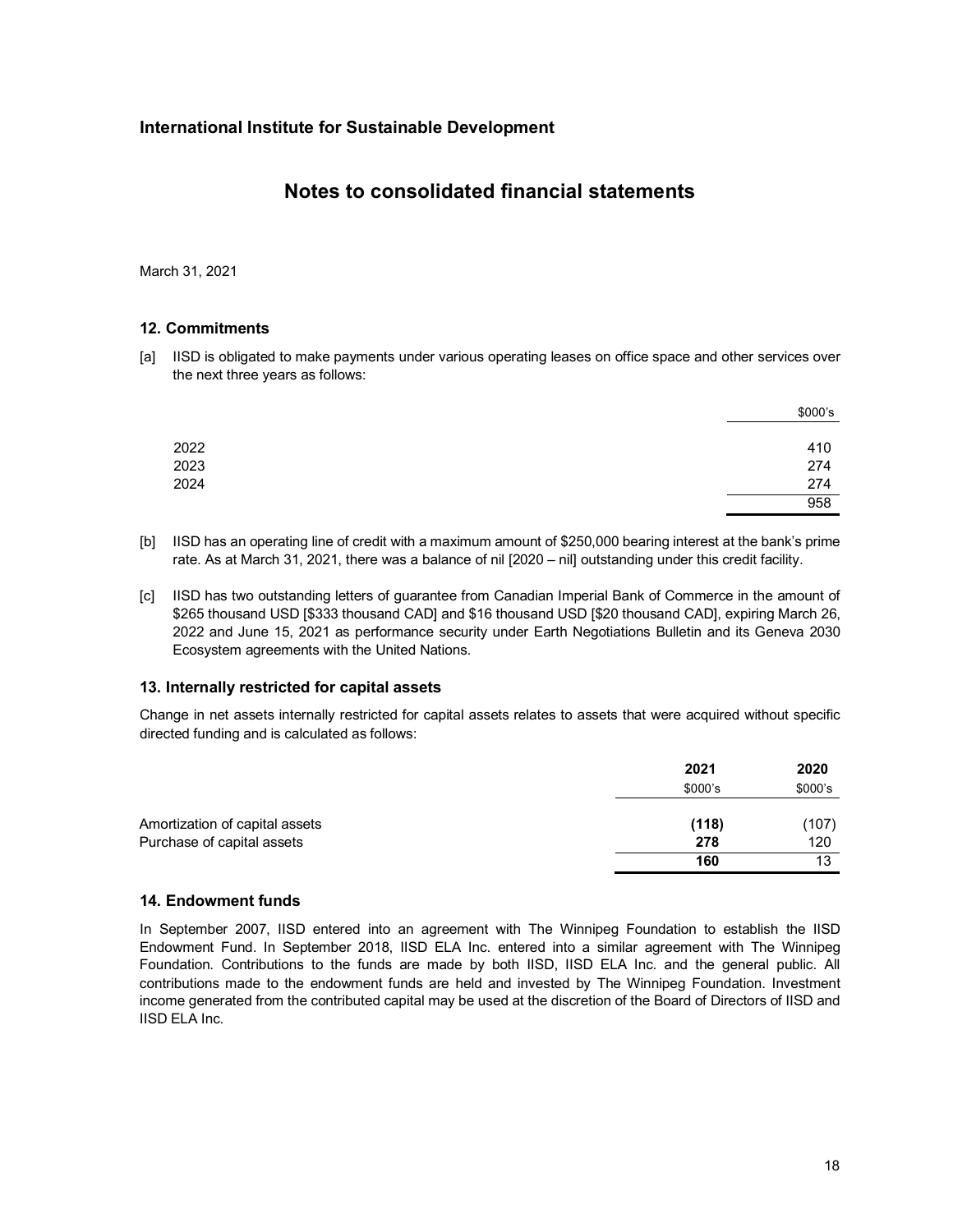# **Notes to consolidated financial statements**

March 31, 2021

As of March 31, 2021, the IISD Endowment Fund had a market value of \$97 thousand [2020 – \$76 thousand], and the IISD ELA Inc. Endowment Fund had a market value of \$1.1 million [2020 – \$603 thousand].

Neither organization made any contributions to The Winnipeg Foundation, nor did they draw out investment income earned on the endowment funds during the year.

#### **15. Financial instruments and risk management**

IISD is exposed to various financial risks through transactions in financial instruments.

#### **Interest rate risk**

IISD is exposed to fluctuations in interest rates that could affect cash flows. IISD does not use derivative financial instruments to manage interest rate risk.

IISD is exposed to interest rate risk with respect to its fixed income investments as well as fixed income mutual funds that hold fixed income securities because the fair value of the investments will fluctuate due to changes in market interest rates.

#### **Credit risk**

Credit risk arises from the potential that a counterparty will fail to perform its obligations. Credit risk related to IISD's accounts receivable is mitigated by the fact that the majority of the receivables are due from established entities as outlined in schedule 2. The carrying value reflects management's assessment of the associated maximum exposure to such credit risk.

#### **Currency risk**

Currency risk is the risk that arises from fluctuations in currency exchange rates, and the degree of volatility of these rates. A significant portion of IISD's revenue and expenses is in various other currencies, thereby reducing its exposure to anticipated levels of net foreign currency inflow and outflow.

#### **Other price risk**

IISD is exposed to other price risk through changes in market prices other than changes arising from interest rate risk or currency risk in connection with its investments in equity securities and mutual funds invested in underlying equities.

#### **16. Capital management**

IISD relies on government grants, private contributions and investment income to finance its operations. The funds available are allocated to the various programs based on the priorities identified by the Board of Directors and contributors' designations.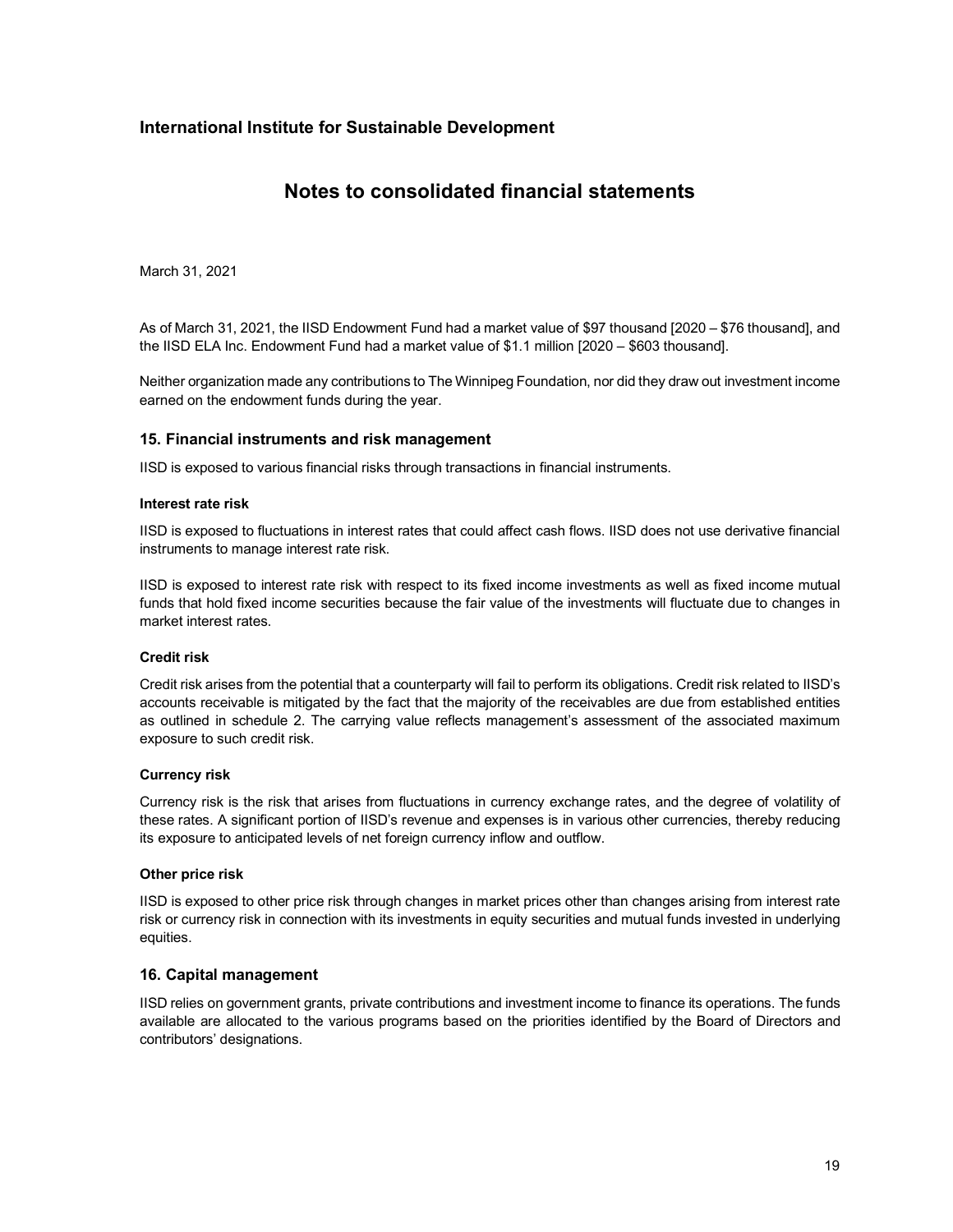# **Notes to consolidated financial statements**

March 31, 2021

The Board of Directors has internally restricted net assets in the reserve for program development of \$2.336 million as at March 31, 2021 [2020 - \$2.476 million]. These internally restricted amounts are not available for other purposes without approval of the Board of Directors. During the year, the Board of Directors authorized IISD to utilize \$500 thousand towards business development for COVID recovery opportunities, government relations support for major proposals, the innovation fund, and strategic priorities [2020 – \$500 thousand]. During the year, \$140 thousand was expended [2020 – \$304 thousand].

Capital management objectives, policies and procedures are unchanged from the prior year.

## **17. COVID-19**

The COVID-19 pandemic resulted in governments worldwide enacting emergency measures to combat the spread of the virus. These measures included the implementation of travel bans, self-imposed quarantine periods and social distancing and have affected economies and financial markets around the world. IISD has implemented a specific response plan, informed by measures recommended by public health agencies, to enable it to continue to perform research and operate while safeguarding the health and safety of employees.

The breadth and duration of this pandemic are unknown due to the uncertainty surrounding the ability to contain outbreaks and the timing of vaccinations. IISD obtained financial assistance through the Canadian government's CEWS and CERS programs and the Swiss government's compensation for reduced working hours. It is not possible to reliably estimate the length and severity of these developments, as well as the impact on the financial position and financial results of IISD in future periods.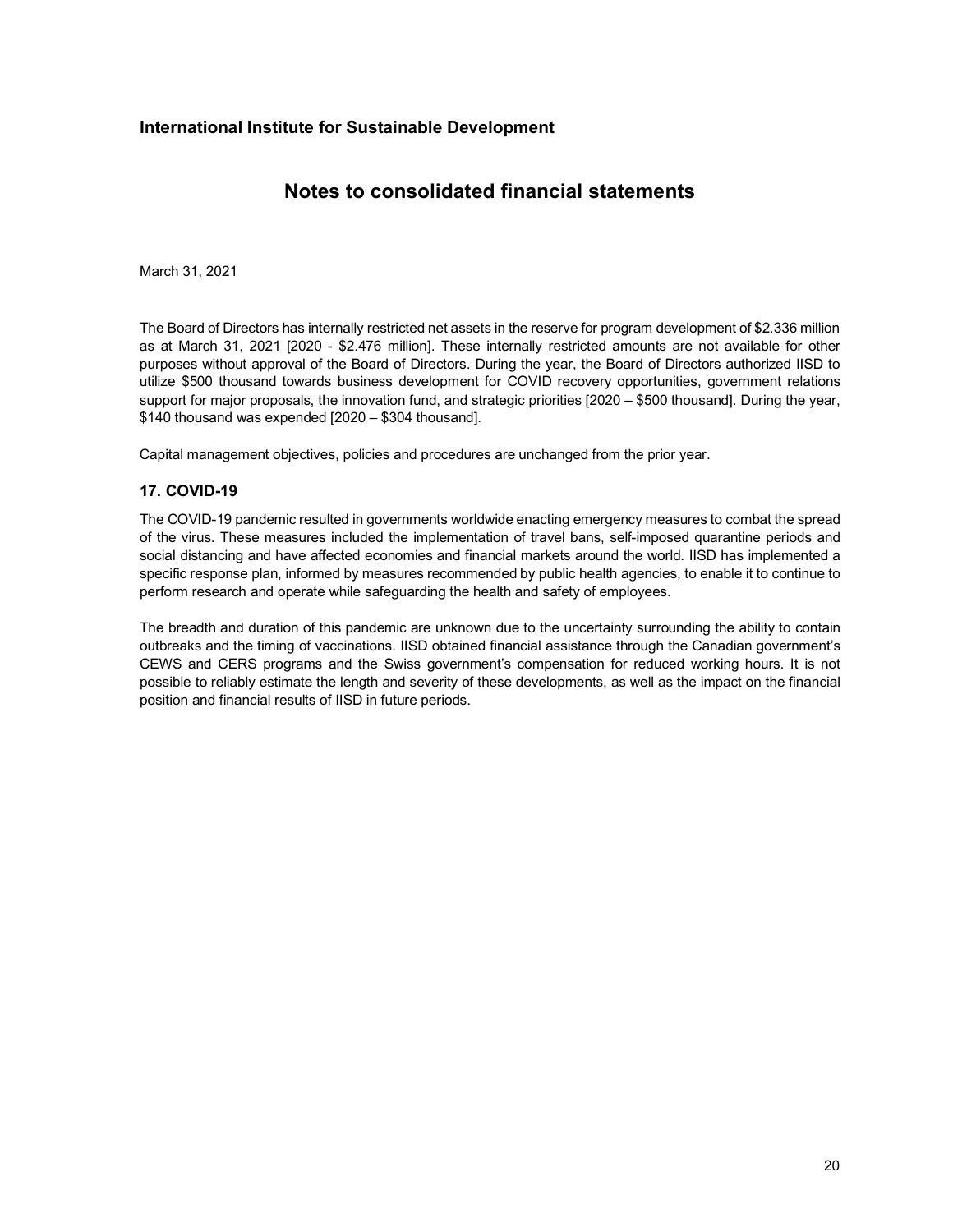# **International Institute for Sustainable Development Schedule 1 Schedule 1 Schedule 1 Schedule 1**

# **Consolidated schedule of operations by activity area**

#### Year ended March 31

|                                             | <b>Economic</b> |                   |         |                 |         |                |                |                    |             | Corporate       |              |              |
|---------------------------------------------|-----------------|-------------------|---------|-----------------|---------|----------------|----------------|--------------------|-------------|-----------------|--------------|--------------|
|                                             | Law             |                   |         | <b>Tracking</b> |         | <b>Climate</b> |                | Program            | Innovation  | and Shared      | 2021         | 2020         |
|                                             | & Policy        | <b>Resilience</b> | Water   | <b>Progress</b> | Energy  | Change         | China          | <b>Development</b> | <b>Fund</b> | <b>Services</b> | <b>Total</b> | <b>Total</b> |
|                                             | \$000's         | \$000's           | \$000's | \$000's         | \$000's | \$000's        | \$000's        | \$000's            | \$000's     | \$000's         | \$000's      | \$000's      |
| Revenue [note 5]                            | 11,745          | 4,395             | 5,319   | 2,888           | 4,862   | 10             | –              | 8                  | –           | (1, 416)        | 27,811       | 32,358       |
| Expenses                                    |                 |                   |         |                 |         |                |                |                    |             |                 |              |              |
| Personnel                                   | 4,829           | 1,653             | 2,807   | 1,273           | 2,393   | $\mathbf{2}$   |                | 48                 | 38          | 2,546           | 15,589       | 13,156       |
| Board - expenses                            |                 |                   |         |                 |         |                |                |                    |             | 69              | 69           | 152          |
| Travel                                      | 16              | 18                | 14      | 5               | 9       |                |                |                    |             | -               | 62           | 3,977        |
| Publishing                                  | 376             | 74                | 25      | 11              | 125     |                |                |                    | 6           | 21              | 639          | 549          |
| Consulting                                  | 4,805           | 2,068             | 337     | 1,093           | 1,498   |                | $\overline{2}$ | 41                 | 7           | 44              | 9,896        | 9,507        |
| Meetings                                    | 255             | 32                | 77      | 4               | 32      |                |                | –                  |             | 6               | 406          | 905          |
| Supplies and other                          | 104             | 49                | 691     | 67              | 64      |                | $\mathbf 1$    | $\mathbf{2}$       |             | 281             | 1,260        | 1,860        |
| Research material                           | 12              | -                 | 58      | —               |         |                |                |                    |             | 15              | 85           | 21           |
| Telecommunications                          | 35              | 5                 | 72      | 48              | 6       |                | –              |                    | –           | 53              | 219          | 220          |
| Office rent                                 |                 | –                 | 97      | –               | 3       |                | 14             |                    |             | 492             | 606          | 579          |
| Amortization                                |                 |                   | 239     |                 |         |                |                |                    |             | 23              | 262          | 222          |
|                                             | 10,432          | 3,899             | 4,417   | 2,501           | 4,130   | 4              | 17             | 91                 | 52          | 3,550           | 29,093       | 31,148       |
| <b>Excess of revenue</b><br>(expenses) over |                 |                   |         |                 |         |                |                |                    |             |                 |              |              |
| designated grants<br>and other revenue      | 1,313           | 496               | 902     | 387             | 732     | 6              | (17)           | (83)               | (52)        | (4, 966)        | (1, 282)     | 1,210        |

#### **Excess of revenue (expenses) over designated grants funded by**

| Operating grants                             | 760   | 760   |
|----------------------------------------------|-------|-------|
| Investment income (loss)                     | 1.014 | (78)  |
| Excess of revenue over expenses for the year | 492   | 1.892 |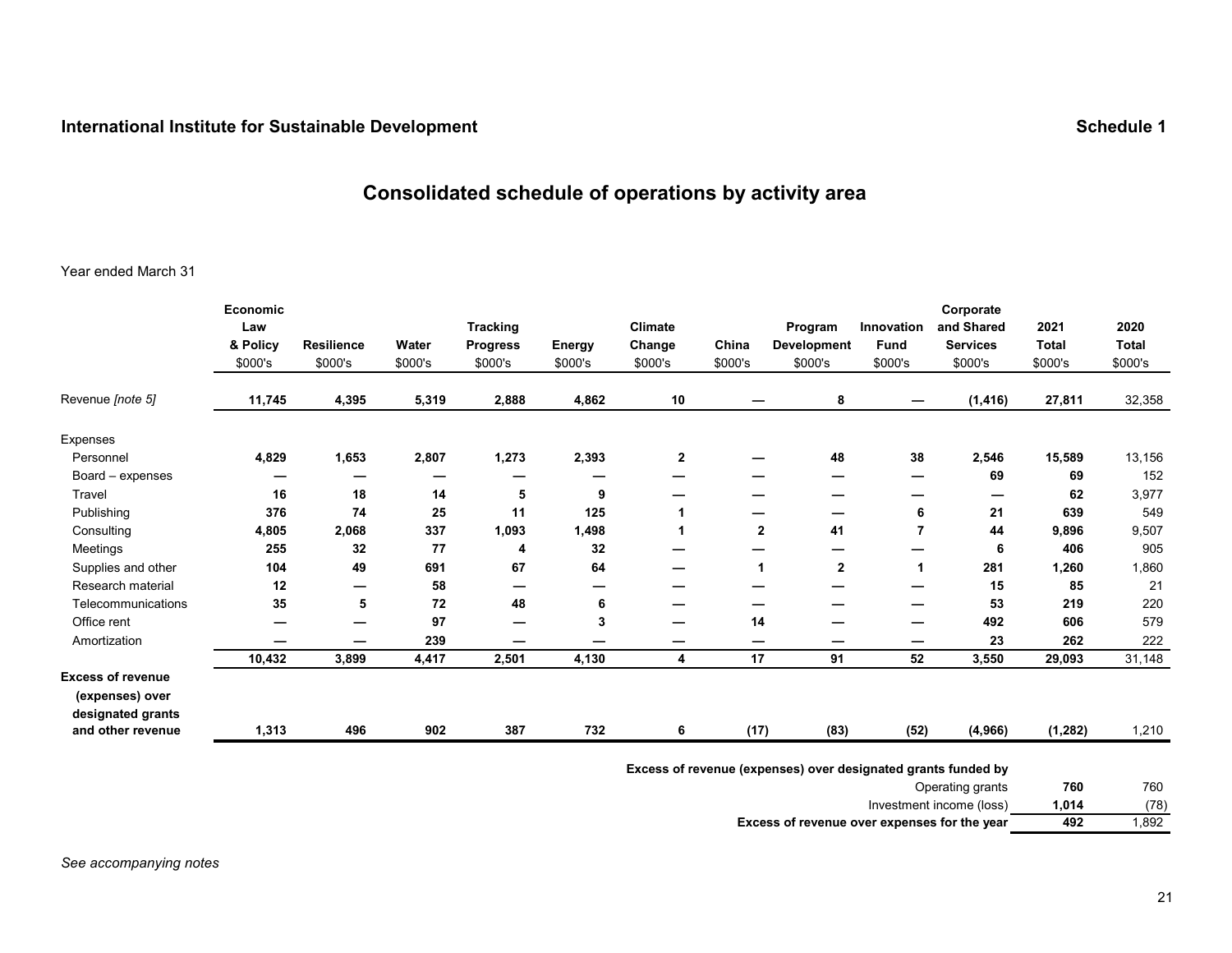$\sim$ 

# **Consolidated schedule of designated grants committed during the current year**

[Expressed in thousands of dollars]

Year ended March 31, 2021

| <b>Government of Canada [and agencies]</b>                    |       |       |
|---------------------------------------------------------------|-------|-------|
| Department of Fisheries and Oceans Canada                     |       | 1,221 |
| <b>Environment and Climate Change Canada</b>                  |       | 788   |
| Fednor                                                        |       | 180   |
| Natural Resources Canada                                      |       | 107   |
| Department of Foreign Affairs, Trade and Development          |       | 40    |
| Infrastructure Canada                                         |       | 25    |
| <b>Employment and Social Development Canada</b>               |       | 9     |
|                                                               |       | 2,370 |
| Governments of provinces or territories                       |       |       |
| Ontario                                                       |       | 2,000 |
| Manitoba                                                      |       | 713   |
| Quebec                                                        |       | 39    |
|                                                               |       | 2,752 |
| Governments of other nations                                  |       |       |
| Austria                                                       |       |       |
| Federal Ministry Republic of Austria                          |       | 16    |
| Denmark                                                       |       |       |
| Nordic Council of Ministers                                   |       | 195   |
| Finland                                                       |       |       |
| Ministry of the Environment                                   | 8     |       |
| Natural Resources Institute Finland                           | 3     | 11    |
| France                                                        |       |       |
| Ministry for the Ecological and Transition                    | 24    |       |
| The Embassy of France in Canada                               | 55    | 79    |
| Germany                                                       |       |       |
| Deutsche Gesellschaft für Internationale Zusammenarbeit GmbH  | 1,299 |       |
| Federal Ministry for Economic Cooperation and Development     | 91    |       |
| Federal Ministry for the Environment, Nature Conservation and |       |       |
| <b>Nuclear Safety</b>                                         | 266   | 1,656 |
| Netherlands                                                   |       |       |
| Ministry of Foreign Affairs                                   |       | 7,411 |
| New Zealand                                                   |       |       |
| Ministry of Foreign Affairs and Trade                         |       | 178   |
| Norway                                                        |       |       |
| Norwegian Environment Agency                                  | 54    |       |
| Ministry of Climate and Environment                           | 213   | 267   |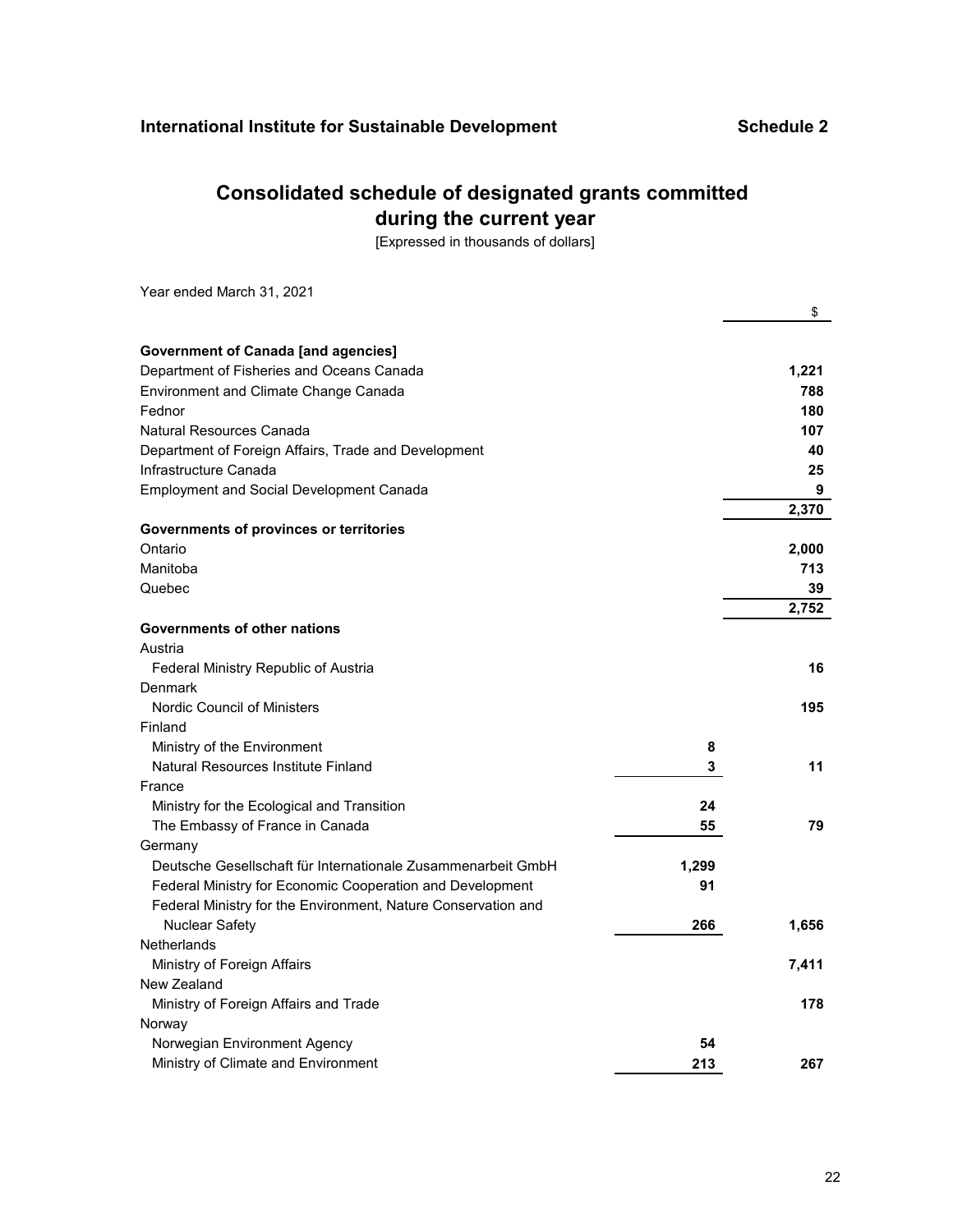# **Consolidated schedule of designated grants committed during the current year**

[Expressed in thousands of dollars]

Year ended March 31, 2021

|                                                                                 | \$         |
|---------------------------------------------------------------------------------|------------|
| Sweden                                                                          |            |
| Ministry of the Environment                                                     | 607        |
| Switzerland                                                                     |            |
| <b>Federal Office for the Environment</b><br>233                                |            |
| 1,725<br>Swiss Agency for Development and Cooperation                           | 1,958      |
| United Kingdom<br>Foreign, Commonwealth & Development Office                    | 3,474      |
|                                                                                 |            |
|                                                                                 | 15,852     |
| <b>United Nations [and UN agencies]</b>                                         |            |
| United Nations Office for Project Services                                      | 382        |
| United Nations Environment Programme                                            | 350        |
| The Food and Agriculture Organization of the United Nations                     | 334        |
| United Nations Entity for Gender Equality and the Empowerment of Women          | 157        |
| United Nations Industrial Development Organization                              | 61         |
| World Health Organization                                                       | 29         |
| United Nations Convention to Combat Desertification                             | 14         |
| United Nations Economic Commission for Europe                                   | 13         |
| Others [under \$10,000]                                                         | 3          |
|                                                                                 | 1,343      |
| International organizations [and intergovernmental organizations other than UN] |            |
| <b>World Resources Institute</b>                                                | 326        |
| Caribbean Natural Resources Institute<br>Sustainable Finance Geneva             | 191<br>173 |
| <b>Women Deliver</b>                                                            | 102        |
| International Food Policy Research Institute                                    | 95         |
| <b>Global Environment Facility</b>                                              | 77         |
| <b>WWF South Africa</b>                                                         | 70         |
| Organización Mundial de Ciudades y Gobiernos Locales                            | 64         |
| <b>HELVETAS Swiss Intercooperation</b>                                          | 43         |
| African Center for Aquatic Research and Education                               | 40         |
| World Bank                                                                      | 39         |
| Swiss Network for International Studies                                         | 37         |
| International Civil Society Centre                                              | 34         |
| Stiftelsen The Stockholm Environment Institute Asia Centre                      | 15         |
| Stockholm Environment Institute U.S.                                            | 14         |
| Institute for Development Policy                                                | 12         |
| Others [under \$10,000]                                                         | 26         |
|                                                                                 | 1,358      |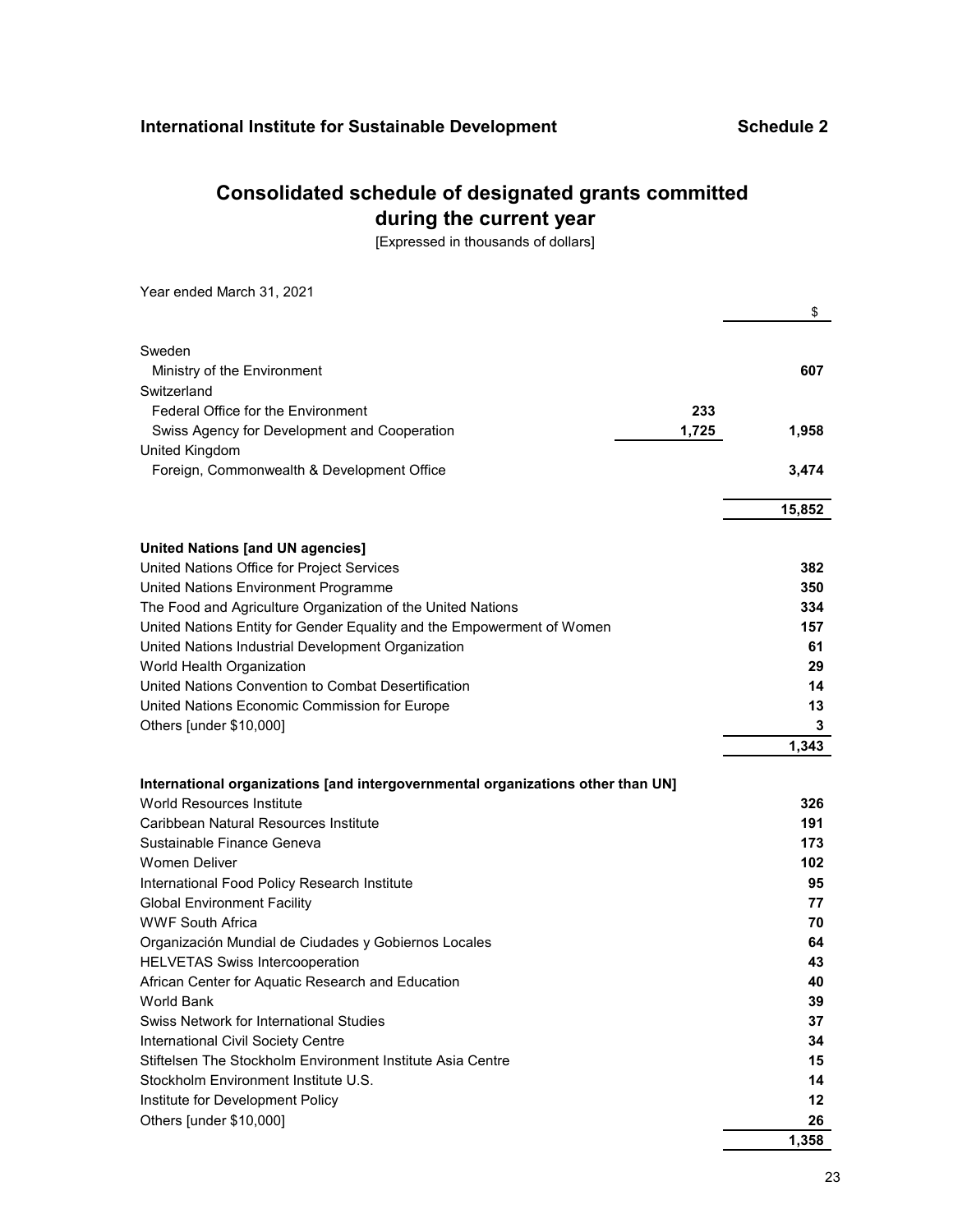$\begin{array}{c} \circ \\ \circ \\ \circ \end{array}$ 

# **Consolidated schedule of designated grants committed during the current year**

[Expressed in thousands of dollars]

**Foundations**

Year ended March 31, 2021

| MAVA, Fondation pour la Nature             | 3,105 |
|--------------------------------------------|-------|
| The PEW Charitable Trusts                  | 878   |
| <b>Bill &amp; Melinda Gates Foundation</b> | 613   |
| <b>ClimateWorks Foundation</b>             | 280   |
| European Climate Foundation                | 195   |
| The Stichting SED Fund                     | 127   |
| <b>Environment Funders Canada</b>          | 108   |
| <b>Ivey Foundation</b>                     | 100   |
| Clean Economy Fund                         | 79    |
| Sustainable Markets Foundation             | 75    |
| United Way Winnipeg                        | 63    |
| The Geneva Science-Policy Interface        | 58    |
| Fort Whyte Foundation Inc.                 | 45    |
| <b>McCall MacBain Foundation</b>           | 43    |
| The Winnipeg Foundation                    | 30    |
| Chisholm Thomson Family Foundation         | 25    |
| Anonymous Foundation                       | 25    |
| <b>Clean Prosperity Canada</b>             | 20    |
| <b>J.W. McConnell Family Foundation</b>    | 20    |
| The McLean Foundation                      | 19    |
| The Finnish Innovation Fund Sitra          | 15    |
| James A. Richardson Foundation             | 13    |
| MakeWay Foundation                         | 12    |
| MakeWay Charitable Society                 | 12    |
| Others [under \$10,000]                    | 34    |
|                                            | 5.994 |